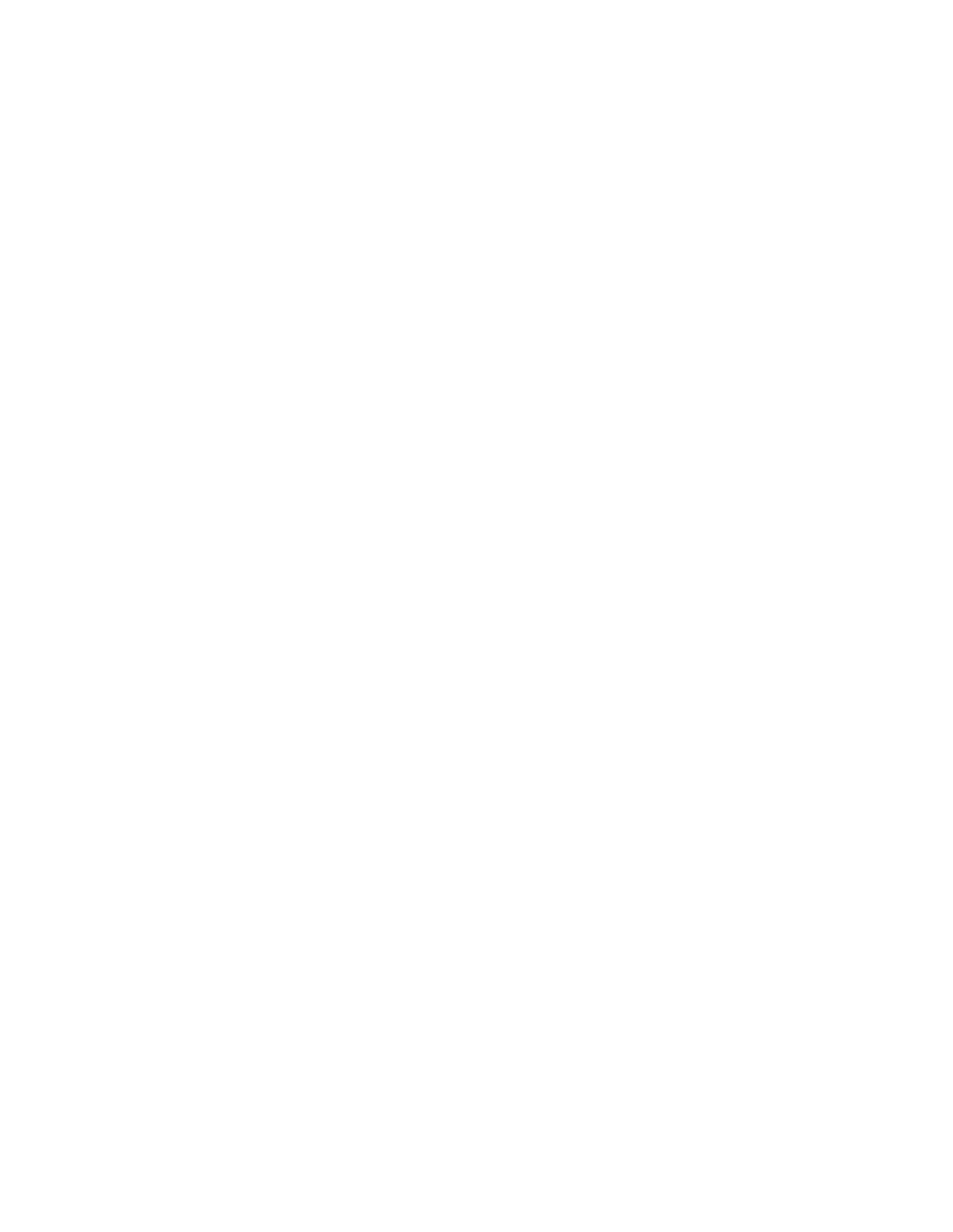# Regulation No. 69

# UNIFORM PROVISIONS CONCERNING THE APPROVAL OF REAR MARKING PLATES FOR SLOW-MOVING VEHICLES (BY CONSTRUCTION) AND THEIR TRAILERS

# **CONTENTS**

|     | <b>REGULATION</b><br>Page                                                               |
|-----|-----------------------------------------------------------------------------------------|
| 1.  |                                                                                         |
| 2.  |                                                                                         |
| 3.  |                                                                                         |
| 4.  |                                                                                         |
| 5.  |                                                                                         |
| 6.  |                                                                                         |
| 7.  |                                                                                         |
| 8.  | Modifications and extension of approval<br>of rear marking plates for slow-moving       |
| 9.  |                                                                                         |
| 10. |                                                                                         |
| 11. |                                                                                         |
| 12. |                                                                                         |
| 13. | Names and addresses of Technical Services<br>responsible for conducting approval tests, |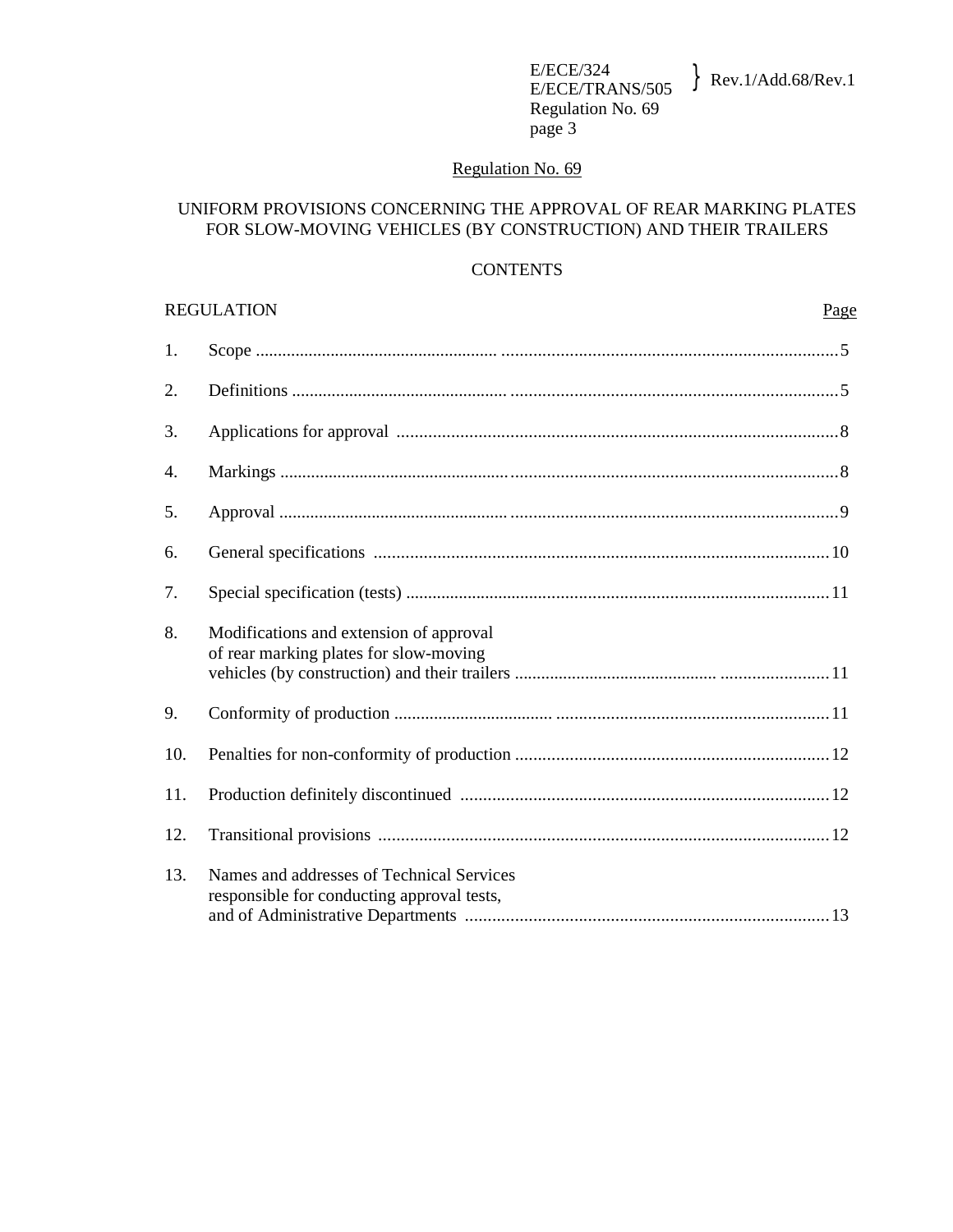E/ECE/324  $E/ECE/524$ <br>E/ECE/TRANS/505 Rev.1/Add.68/Rev.1 Regulation No. 69 page 4

#### CONTENTS (continued)

## ANNEXES

- Annex 1 The CIE co-ordinate system
- Annex 2 Communication concerning the approval or refusal or extension or withdrawal of approval or production definitely discontinued of a type of SMV rear marking plate, pursuant to Regulation No. 69
- Annex 3 Arrangement of the approval mark
- Annex 4 Test procedure
- Annex 5 Specifications of shape and dimensions shape and dimensions of retroreflective/fluorescent (class 1) or retro-reflective only (class 2) SMV rear marking plates
- Annex 6 Colorimetric specifications
- Annex 7 Photometric specifications
- Annex 8 Resistance to external agents
- Annex  $9 -$  Resistance to heat
- Annex 10 Rigidity of the plates
- Annex 11 Stability in time of the optical properties of rear marking plates
- Annex 12 Rear marking plates for slow-moving vehicles and their trailers
- Annex 13 Minimum requirements for conformity of production control procedures
- Annex 14 Minimum requirements for sampling by an inspector
- Annex 15 Guidelines for installation of rear marking plates on slow-moving vehicles (by construction) and their trailers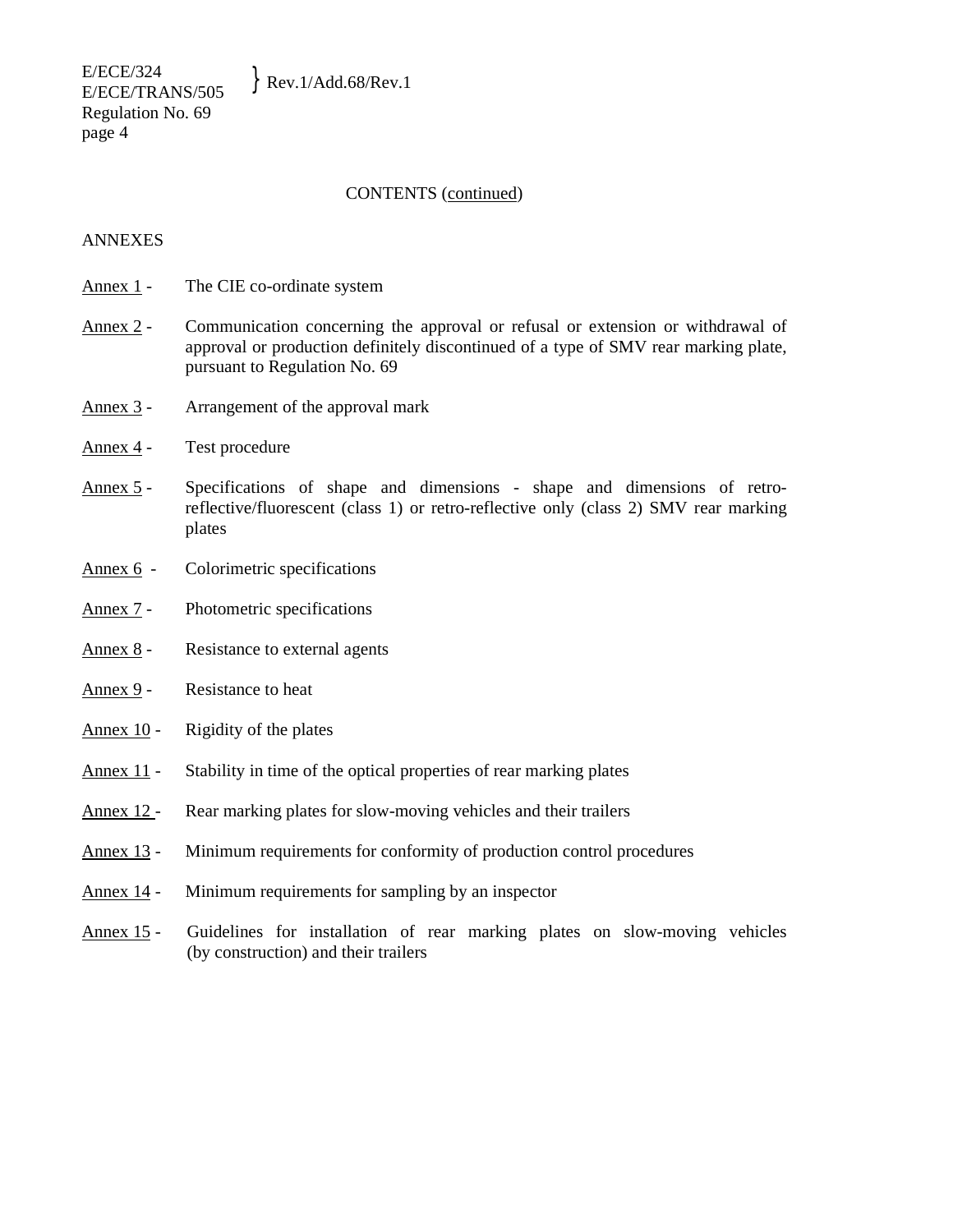#### 1. SCOPE

This Regulation applies to rear marking plates for vehicles of category M, N, O and T and for mobile machinery, which, by construction, cannot move faster than 40 km/h. 1/

- 2. DEFINITIONS 2/
- 2.1 For the purpose of these provisions, the following definitions shall apply:
- 2.1.1 "SMV rear marking plate", a triangular plate with truncated corners with a characteristic pattern faced with retro-reflective and fluorescent material or devices (class 1); or with retro-reflective materials or devices only (class 2).
- 2.1.2 "Sample unit", a complete, finished SMV plate ready to be mounted on a vehicle and representative of current production.

#### 2.2 Retro-reflection

 $\overline{a}$ 

 Reflection in which radiation is returned in directions close to the direction from which it came, this property being maintained even over wide variations of the direction of the incident radiation:

- 2.2.1 "Retro-reflective material", a surface or device from which, when directionally irradiated, a relatively large portion of the incident radiation is retroreflected.
- 2.2.2 "Retro-reflective device", an assembly ready for use and comprising one or more retro-reflective optical units.
- 2.3 Geometric definitions (see Annex 1, figure 1).
- 2.3.1 "Reference centre", a point on or near a retro-reflective area which is designated to be the centre of the device for the purpose of specifying its performance.
- 2.3.2 "Illumination axis", a line segment from the reference centre to the light source.
- 2.3.3 "Observation axis", a line segment from the reference centre to the photometer head.

<sup>1/</sup> As defined in Annex 7 to the Consolidated Resolution on the Construction of Vehicles (R.E.3) (document TRANS/WP.29/78/Rev.1/Amend.2 as last amended by Amend.4).

<sup>2/</sup> The definitions of technical terms are those adopted by the International Commission on Illumination (CIE) - see Technical Report on Retro-reflection, CIE Publication No. 54.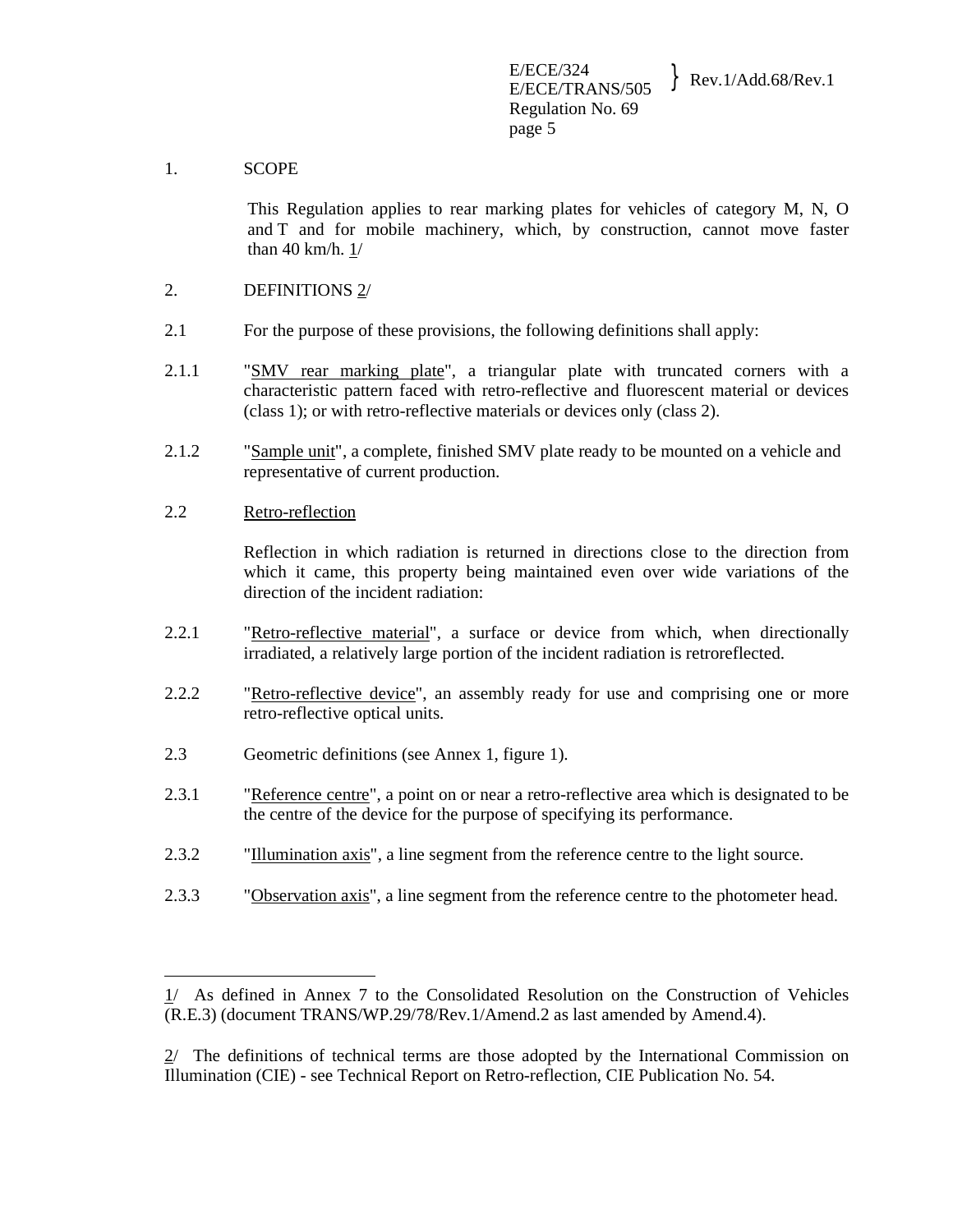- 2.3.4 "Observation angle (symbol  $\alpha$ )", the angle between the illumination axis and the observation axis. The observation angle is always positive and, in the case of retroreflection, is restricted to small angles. Maximum range:  $0 \le \alpha \le 180^{\circ}$ .
- 2.3.5 "Observation half-plane", the half-plane which originates on the illumination axis and which contains the observation axis.
- 2.3.6 "Reference axis", a designated line segment originating on the reference centre which is used to describe the angular position of the retro-reflective device.
- 2.3.7 "Entrance angle (symbol  $\beta$ )", the angle from the illumination axis to the reference axis. The entrance angle is usually not larger than 90º but, for completeness, its full range is defined as  $0 \le \beta \le 180^{\circ}$ . In order to specify the orientation in full, this angle is characterized by two components,  $β_1$  and  $β_2$ .
- 2.3.8 "First axis", an axis through the reference centre and perpendicular to the observation half-plane.
- 2.3.9 "First component of the entrance angle (symbol  $\beta_1$ )", the angle from the illumination axis to the plane containing the reference axis and the first axis. Range:  $-180^{\circ} < \beta_1 \le 180^{\circ}$ .
- 2.3.10 "Second component of the entrance angle (symbol  $\beta_2$ )", the angle from the plane containing the observation half-plane to the reference axis. Range:  $-90 \le \beta_2 \le 90^\circ$ .
- 2.3.11 "Second axis", an axis through the reference centre and perpendicular to both the first axis and the reference axis. The positive direction of the second axis lies in the observation half-plane when  $-90^{\circ} < \beta_1 < 90^{\circ}$  as shown in Annex 1, figure 1.
- 2.3.12 Angle of rotation  $\varepsilon$

Angle through which the sample is turned about its vertical axis from any arbitrarily established position counterclockwise (+ε) or clockwise (-ε) viewed in the direction of illumination. If retro-reflective materials or devices have a marking (e.g. TOP), this marking governs the starting position. The angle of rotation ε lies in the range  $-180^\circ < \varepsilon \leq 180^\circ$ .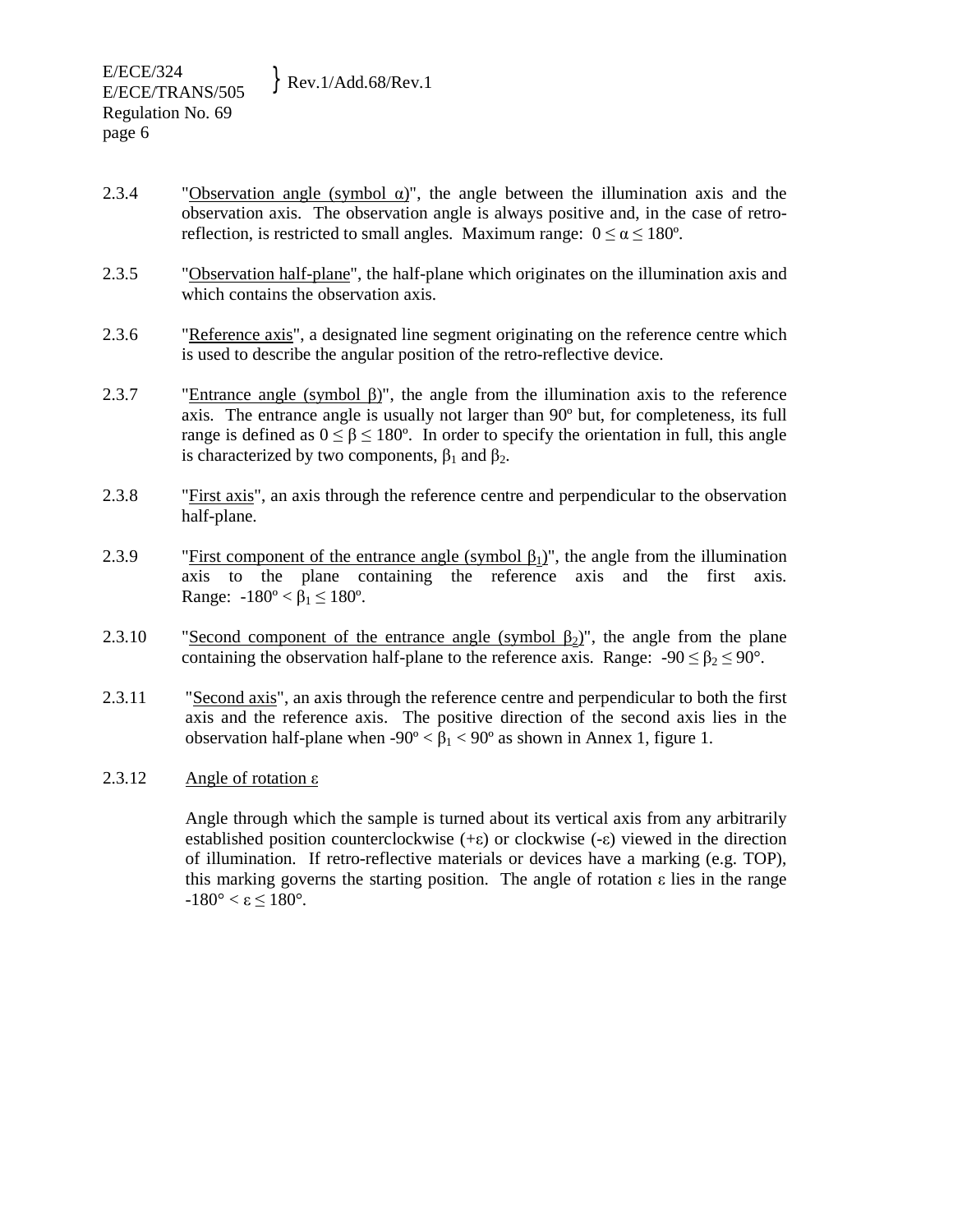# 2.4 Definition of photometric terms

2.4.1 Coefficient of retro-reflection R'

 Coefficient (R') obtained from the luminous intensity (I) of the retro-reflective area in the direction of observation and the illuminance  $(E_{\perp})$  on the retro-reflective plane at right angles to the direction of the incident light and the illuminated plane sample surface A.

$$
R' = \frac{I}{E_{\perp} \cdot A}
$$

 The coefficient of retro-reflection R' is expressed in candela per square metre per lux  $(cd \cdot m^{-2} \cdot lx^{-1})$ .

- 2.4.2 "Angular diameter of the retro-reflective sample (symbol η)", the angle subtended by the greatest dimension of the retro-reflective sample, either at the centre of the source of illumination or at the centre of the receiver.
- 2.4.3 "Luminance factor", the ratio of the luminance of the body considered to the luminance of a perfect diffuser under identical conditions of illumination and observation.

## 2.5 Fluorescence

When certain substances are brought near to a source of ultraviolet or blue radiations, they emit radiations which are nearly always of longer wavelength than those producing the effect. This phenomenon is called fluorescence. By day and in twilight, fluorescent colours are brighter than normal colours because they reflect part of the light falling upon them and in addition they emit light. At night, they are not brighter than ordinary colours.

## 2.6 Description of goniometer

 A goniometer which can be used in making retro-reflection measurements in the CIE geometry is illustrated in Annex 1, figure 2. In this illustration, the photometer head is arbitrarily shown to be vertically above the source. The first axis is shown to be fixed and horizontal and is situated perpendicular to the observation half-plane. Any arrangement of the components which is equivalent to the one shown can be used.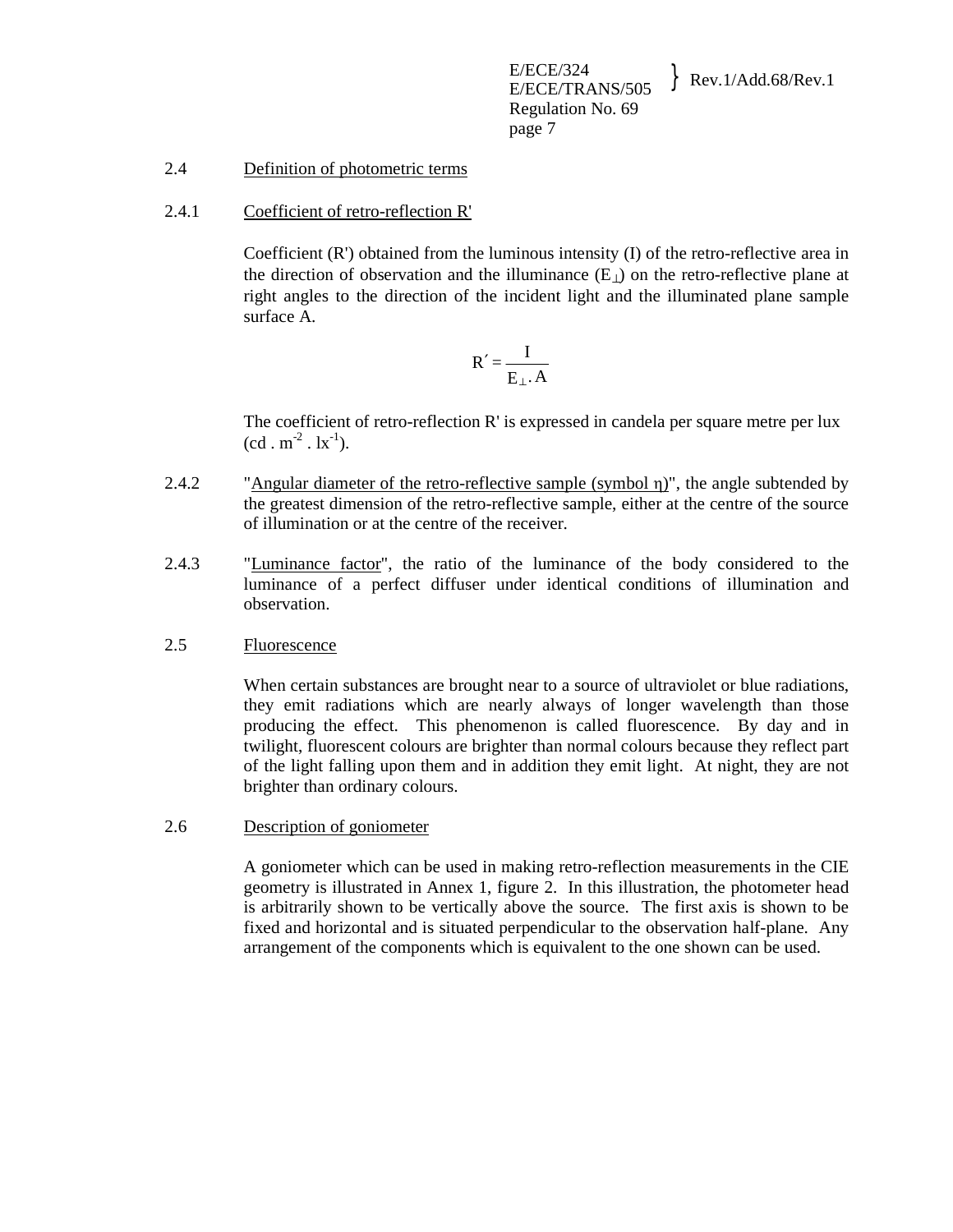#### 2.7 Definition of "type"

 SMV rear marking plates of different types means SMV marking plates which differ in such essential respects as:

- 2.7.1 The trade name or mark.
- 2.7.2 The characteristics of the retro-reflective material or devices.
- 2.7.3 The characteristics of the fluorescent material.
- 2.7.4 The parts affecting the properties of the retro-reflective material or devices.
- 3. APPLICATION FOR APPROVAL
- 3.1 The application for approval of a type of SMV rear marking plate shall be submitted by the holder of the trade name or mark, or if necessary by his duly accredited representative and shall be accompanied by:
- 3.1.1 Drawings, in triplicate, sufficiently detailed to permit identification of the type. The drawings shall show geometrically the position in which the SMV rear marking plate is to be fitted to the rear end of the vehicles. They shall also show the position intended for the approval number and the identification symbol in relation to the circle of the approval mark.
- 3.1.2 A brief description giving the technical specifications of the materials of which the retro-reflective areas are made.
- 3.1.3 A brief description giving the technical specifications of the materials of which the fluorescent area is made.
- 3.1.4 Samples of the retro-reflective and fluorescent (class 1) or retro-reflective only (class 2).
- 3.2 The Competent Authority shall verify the existence of satisfactory arrangements for ensuring effective control of the conformity of production before type approval is granted.
- 4. MARKINGS
- 4.1 Every SMV rear marking plate submitted for approval shall bear:
- 4.1.1 The trade name or mark of the applicant.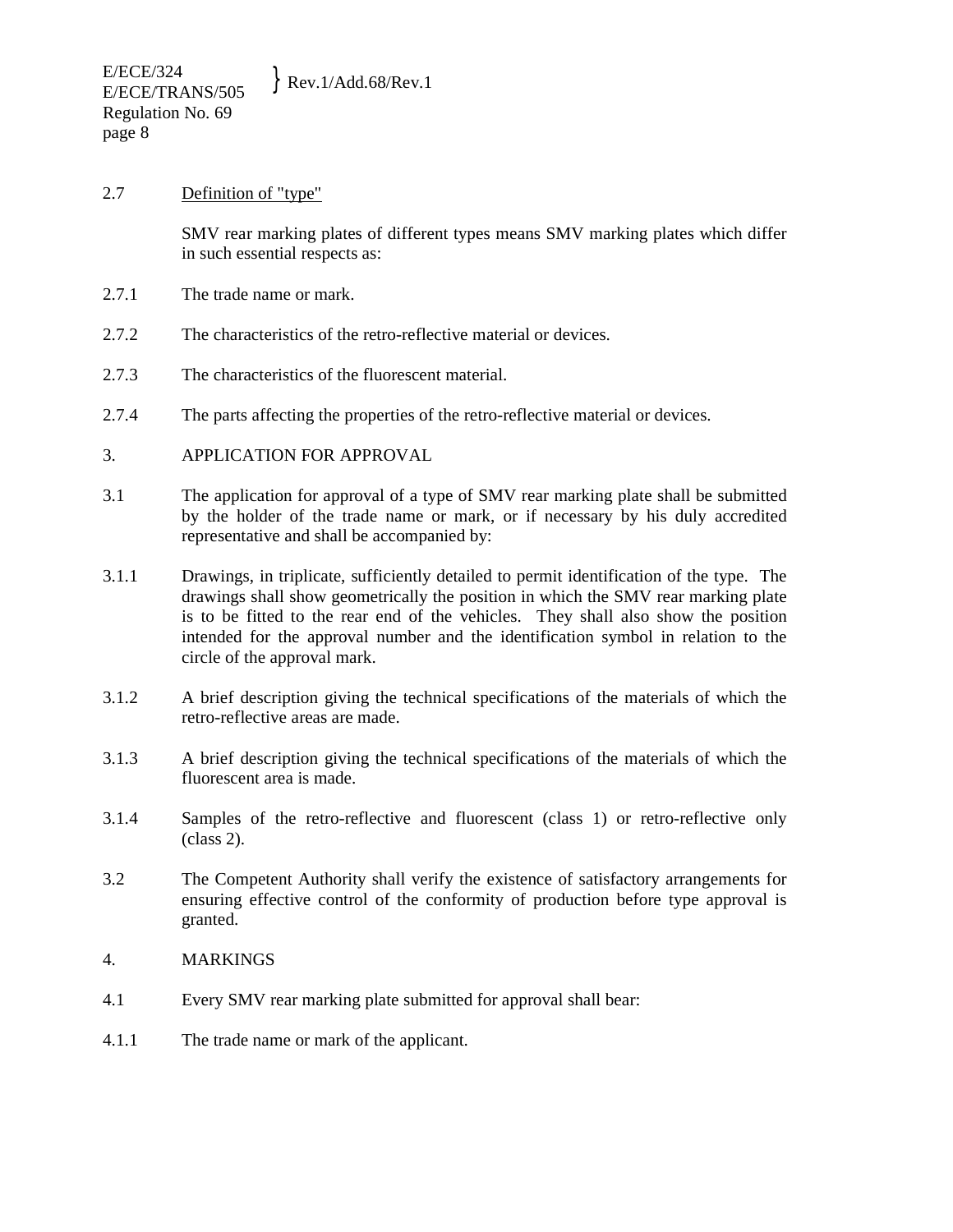E/ECE/324  $E/ECE/324$ <br>E/ECE/TRANS/505 Rev.1/Add.68/Rev.1 Regulation No. 69 page 9

- 4.1.2 On the plates whose retro-reflective system is not for all angles of rotation ε, the "TOP" inscribed horizontally on the part of the plates which is intended to be the highest part of the plate when mounted on the vehicle.
- 4.2 The markings shall be applied on either the retro-reflective or the fluorescent area of the plate, or on the edge, and shall be visible from the outside when the marking plate is fitted on the vehicle.
- 4.3 The markings shall be clearly legible and shall be indelible.
- 5. APPROVAL
- 5.1 If the SMV rear marking plates submitted for approval in accordance with paragraph 4 above meet the requirements of this Regulation, approval for this type of SMV rear marking plate shall be granted.
- 5.2 An approval number shall be assigned to each type approved. Its first two digits (at present 01) shall indicate the series of amendments incorporating the most recent major technical amendments made to the Regulation at the time of issue of the approval. The symbol above the circle indicates the class of SMV rear marking plate, "RF" in the case of class 1 (recto-reflective and fluorescent materials) and "RR" in the case of class 2 (rectro-reflective only materials). The same Contracting Party may not assign the same number to another type of SMV rear marking plate.
- 5.3 Notice of approval or refusal or extension of approval of a type of SMV rear marking plate under this Regulation shall be communicated to the Parties to the Agreement applying this Regulation by means of a form conforming to the model in Annex 2 to this Regulation and of a drawing annexed thereto supplied by the applicant for approval, in a format not exceeding A4 (210 x 297 mm) or folded to that format and if possible on a scale of 1:1.
- 5.4 Every SMV rear marking plate conforming to a type approved under this Regulation shall bear, in addition to the markings prescribed in paragraph 4.1.
- 5.4.1 An international approval mark consisting of: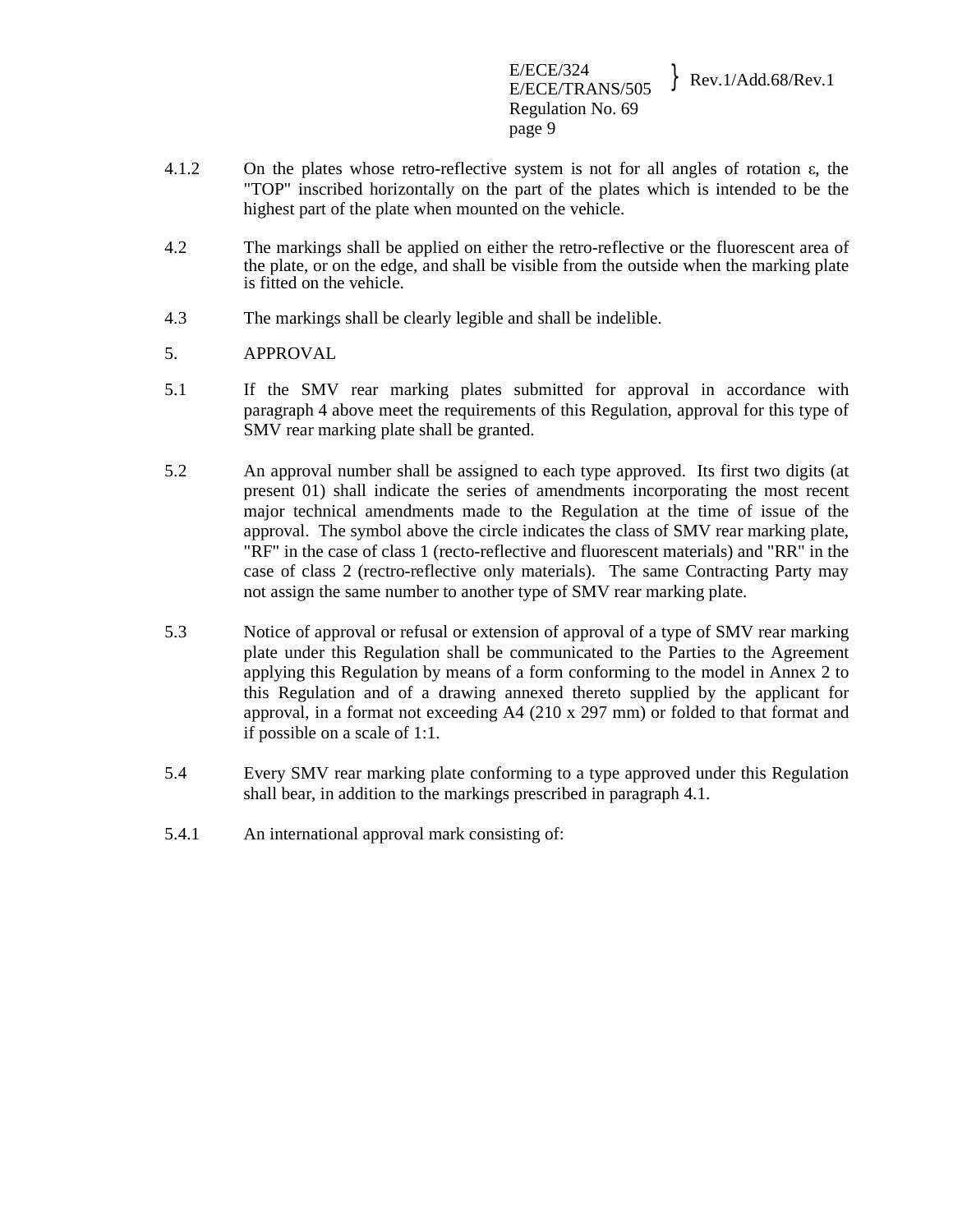- 5.4.1.1 A circle surrounding the letter "E" followed by the distinguishing number of the country which has granted approval. 3/
- 5.4.1.2 An approval number.
- 5.5 The approval mark shall be clearly legible and shall be indelible.
- 5.6 Annex 3 to this Regulation gives an example of the arrangement of the approval mark.
- 6. GENERAL SPECIFICATIONS
- 6.1 SMV rear marking plates shall be so constructed that they function satisfactorily and will continue to do so in normal use. In addition, they shall not have any defect in design or manufacture that is detrimental to their efficient operation or to their maintenance in good condition.
- 6.2 The components of retro-reflective/fluorescent SMV rear marking plates (class 1) or retro-reflective only SMV rear marking plates (class 2) shall not be capable of being easily dismantled.
- 6.3 The means of attachment of the SMV rear marking plate shall be such that they allow a stable and durable connection between the plate and the rear end of vehicles, for instance by screws or rivets.

 $\overline{a}$  $3/1$  for Germany, 2 for France, 3 for Italy, 4 for the Netherlands, 5 for Sweden, 6 for Belgium, 7 for Hungary, 8 for the Czech Republic, 9 for Spain, 10 for Serbia, 11 for the United Kingdom, 12 for Austria, 13 for Luxembourg, 14 for Switzerland, 15 (vacant), 16 for Norway, 17 for Finland, 18 for Denmark, 19 for Romania, 20 for Poland, 21 for Portugal, 22 for the Russian Federation, 23 for Greece, 24 for Ireland, 25 for Croatia, 26 for Slovenia, 27 for Slovakia, 28 for Belarus, 29 for Estonia, 30 (vacant), 31 for Bosnia and Herzegovina, 32 for Latvia, 33 (vacant), 34 for Bulgaria, 35 (vacant), 36 for Lithuania, 37 for Turkey, 38 (vacant), 39 for Azerbaijan, 40 for The former Yugoslav Republic of Macedonia, 41 (vacant), 42 for the European Community (Approvals are granted by its Member States using their respective ECE symbol), 43 for Japan, 44 (vacant), 45 for Australia, 46 for Ukraine, 47 for South Africa, 48 for New Zealand, 49 for Cyprus, 50 for Malta, 51 for the Republic of Korea, 52 for Malaysia, 53 for Thailand, 54 and 55 (vacant), 56 for Montenegro, 57 (vacant) and 58 for Tunisia. Subsequent numbers shall be assigned to other countries in the chronological order in which they ratify or accede to the Agreement Concerning the Adoption of Uniform Technical Prescriptions for Wheeled Vehicles, Equipment and Parts which can be Fitted and/or be Used on Wheeled Vehicles and the Conditions for Reciprocal Recognition of Approvals Granted on the Basis of these Prescriptions, and the numbers thus assigned shall be communicated by the Secretary-General of the United Nations to the Contracting Parties to the Agreement.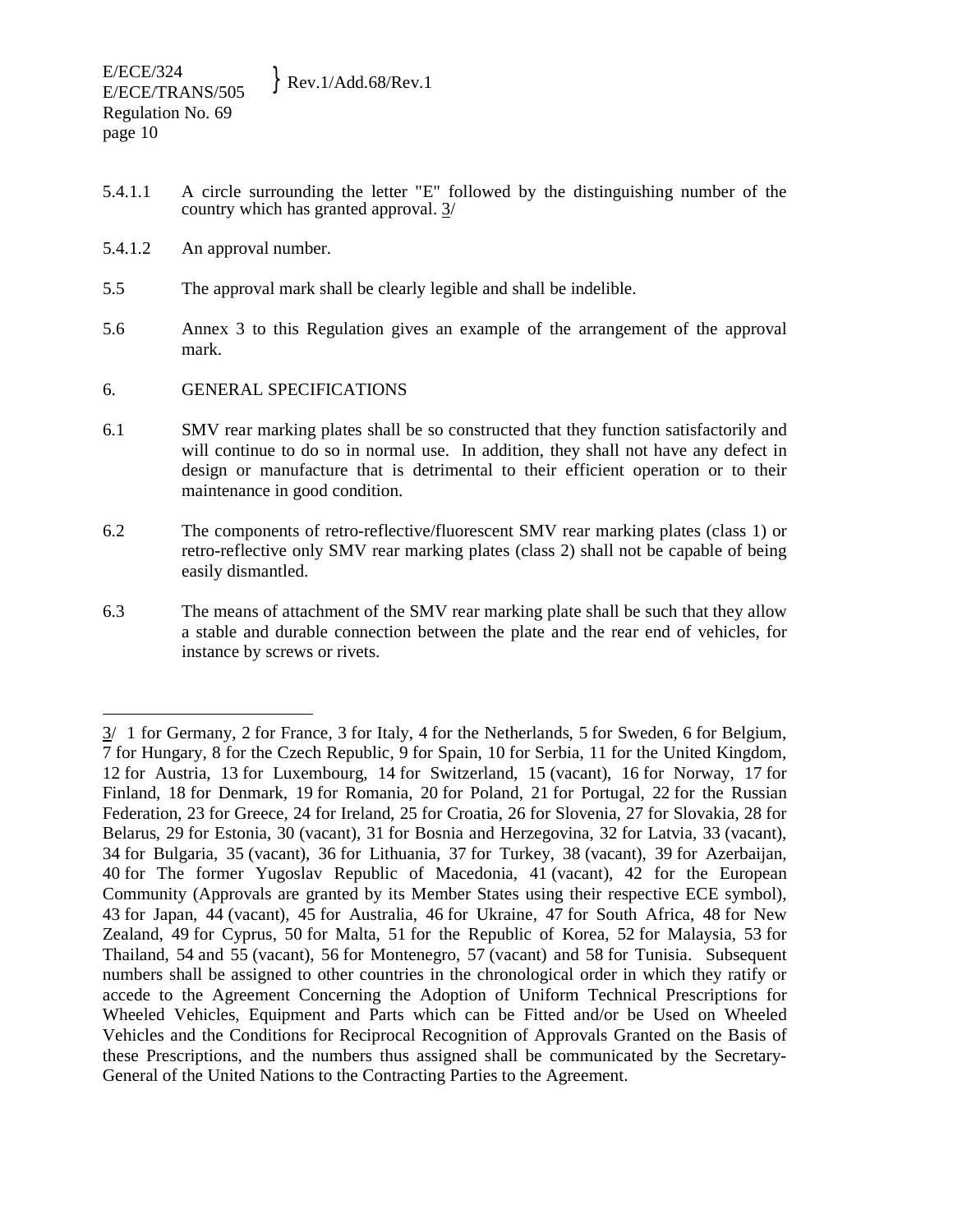E/ECE/324  $E/ECE/324$ <br> $E/ECE/TRANS/505$  Rev.1/Add.68/Rev.1 Regulation No. 69 page 11

- 6.4 The outer surface of the retro-reflective/fluorescent SMV rear marking plate (class 1) or retro-reflective only SMV rear marking plate (class 2) shall be easy to clean. The surface shall therefore not be rough and any protuberances it may exhibit shall not prevent easy cleaning.
- 7. SPECIAL SPECIFICATION (TESTS)
- 7.1 SMV rear marking plates shall also satisfy the conditions as to dimensions, shape, pattern and the colorimetric, photometric, physical and mechanical requirements set forth in Annexes 5 to 12 of this Regulation.
- 8. MODIFICATIONS AND EXTENSION OF APPROVAL OF REAR MARKING PLATES FOR SLOW-MOVING VEHICLES (BY CONSTRUCTION) AND THEIR TRAILERS
- 8.1 Every modification of the rear marking plate type shall be notified to the Administrative Department which granted the type approval. The department may then either:
- 8.1.1 Consider that the modifications made are unlikely to have appreciable adverse effects and that in any case the type of device still complies with the requirements; or
- 8.1.2 Require a further test report from the Technical Service responsible for conducting the tests.
- 8.2 Confirmation or refusal of approval, specifying the alterations, shall be notified by the procedure specified in paragraph 5.3 above to the Parties to the Agreement applying this Regulation.
- 8.3 The Competent Authority issuing the extension of approval shall assign a series number for such an extension and inform thereof the other Parties to the 1958 Agreement applying this Regulation by means of a communication form conforming to the model in Annex 2 to this Regulation.
- 9 CONFORMITY OF PRODUCTION

The conformity of production procedures shall comply with those set out in the Agreement, Appendix 2 (E/ECE/324-E/ECE/TRANS/505/Rev.2), with the following requirements:

9.1 Rear marking plates approved under this Regulation shall be so manufactured as to conform to the type approved by meeting the requirements set forth in paragraphs 6 and 7.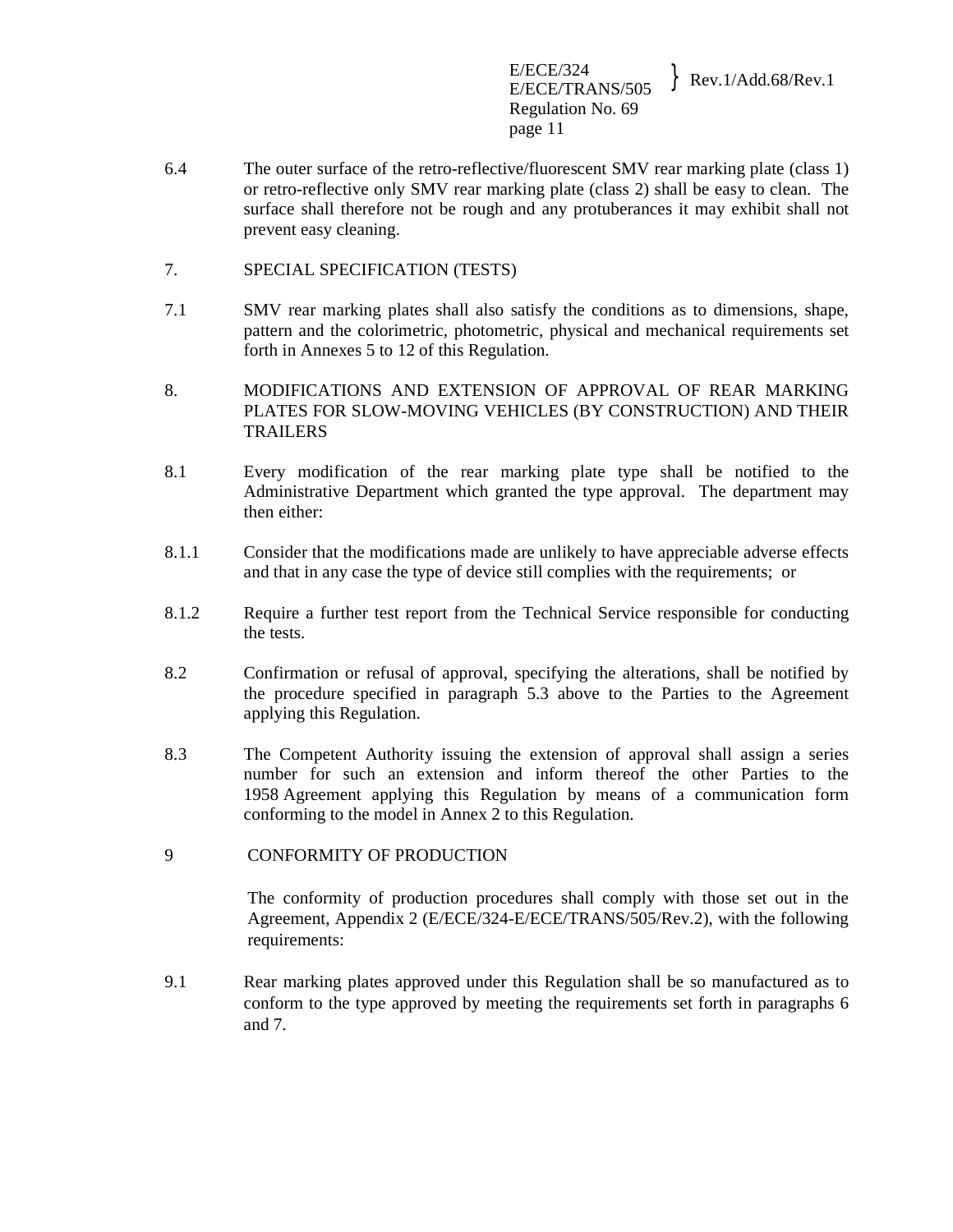- 9.2 The minimum requirements for conformity of production control procedures set forth in Annex 13 to this Regulation shall be complied with.
- 9.3 The minimum requirements for sampling by an inspector set forth in Annex 14 to this Regulation shall be complied with.
- 9.4 The authority which has granted type approval may at any time verify the conformity control methods applied in each production facility. The normal frequency of these verifications shall be once every two years.

# 10. PENALTIES FOR NON-CONFORMITY OF PRODUCTION

- 10.1 The approval granted in respect of a type of SMV rear marking plate pursuant to this Regulation may be withdrawn if the requirements set forth above are not met or if a marking plate bearing the approval mark does not conform to the type approved.
- 10.2 If a Party to the Agreement applying the Regulation withdraws an approval it has previously granted, it shall forthwith so notify the other Contracting Parties applying this Regulation by means of a communication form conforming to the model in Annex 2 to this Regulation.

## 11. PRODUCTION DEFINITELY DISCONTINUED

 If the holder of the approval completely ceases the manufacture of an SMV rear marking plate approved in accordance with this Regulation, he shall so inform the authority which granted the approval. Upon receiving the relevant communication, that authority shall inform thereof the other Parties to the Agreement applying this Regulation by means of a communication form conforming to the model in Annex 2 to this Regulation.

## 12. TRANSITIONAL PROVISIONS

- 12.1 As from the official date of entry into force of Supplement 2 to the 01 series of amendments, no Contracting Party applying this Regulation shall refuse to grant approvals under this Regulation as amended by Supplement 2 to the 01 series of amendments.
- 12.2 As from 24 months after the date of entry into force of Supplement 2 to the 01 series of amendments, Contracting Parties applying this Regulation shall grant approvals only if the type of rear marking plates to be approved meets the requirements of this Regulation as amended by Supplement 2 to the 01 series of amendments.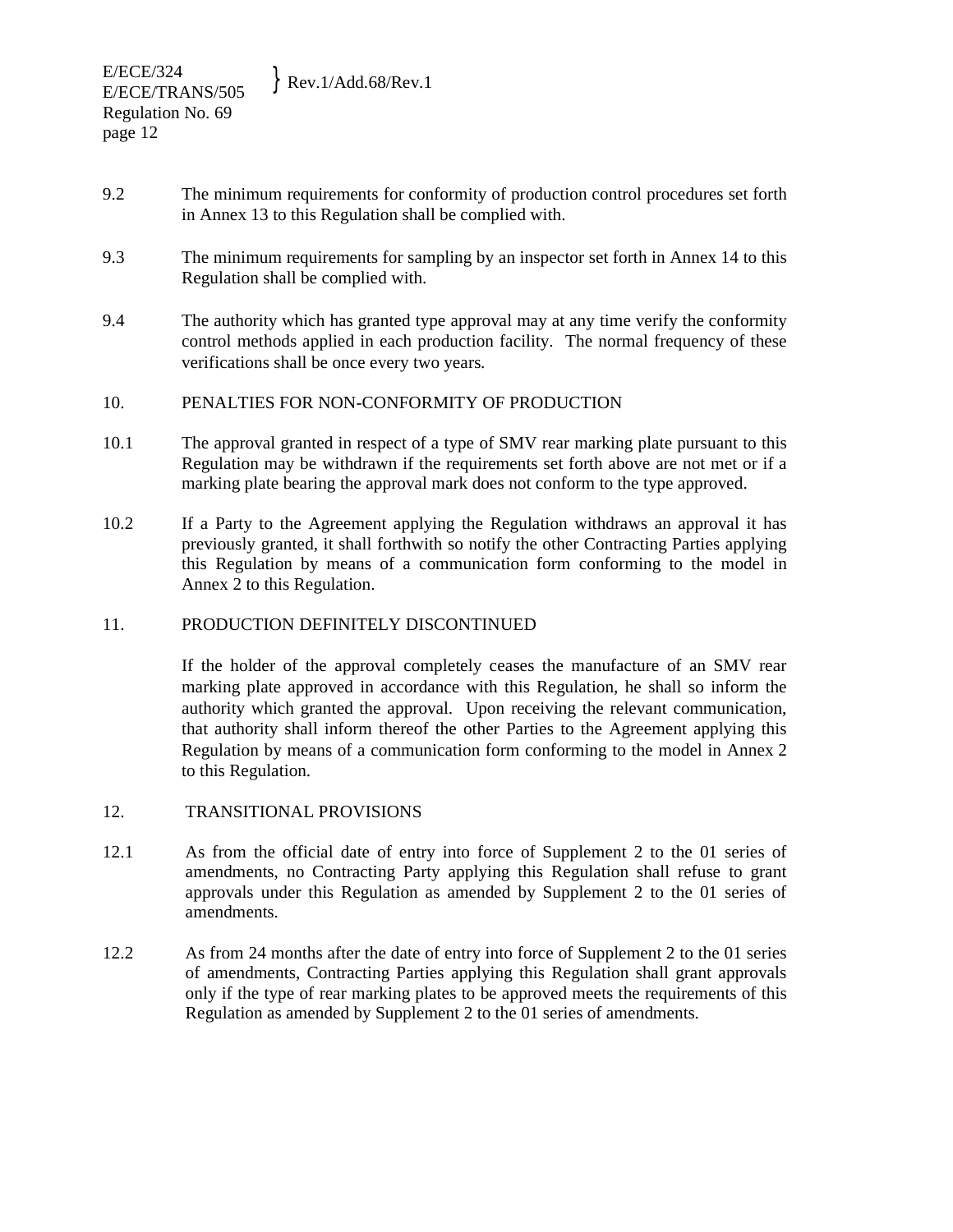E/ECE/324  $E/ECE/324$ <br> $E/ECE/TRANS/505$  Rev.1/Add.68/Rev.1 Regulation No. 69 page 13

- 12.3 Contracting Parties applying this Regulation shall not refuse to grant extensions of approval to a preceding version of this Regulation, up to Supplement 1 to the 01 series of amendments.
- 12.4 Approvals granted under this Regulation earlier than 24 months after the date of entry into force of Supplement 2 to the 01 series of amendments and all extensions of approvals, including those to the preceding series of amendments granted subsequently, shall remain valid indefinitely. When the type of rear marking plates approved to a preceding version of the Regulation up to Supplement 1 to the 01 series of amendments meets the requirements of this Regulation as amended by Supplement 2 to the 01 series of amendments, the Contracting Party which granted the approval shall notify the other Contracting Parties applying this Regulation thereof.
- 12.5 No Contracting Party applying this Regulation shall refuse a type of rear marking plates approved under this Regulation as amended by Supplement 2 to the 01 series of amendments.
- 12.6 As from the official date of entry into force of Supplement 2 to the 01 series of amendments, no Contracting Party applying this Regulation shall prohibit the fitting on a vehicle of rear marking plates approved under this Regulation as amended by Supplement 2 to the 01 series of amendments.
- 12.7 Contracting Parties applying this Regulation shall continue to allow the fitting on a vehicle of rear marking plates approved under preceding version of the Regulation up to Supplement 1 to the 01 series of amendments during the 48 months period which follows the date of entry into force of Supplement 2 to the 01 series of amendments.
- 12.8 Upon the expiration of a period of 48 months after the date of entry into force of Supplement 2 to the 01 series of amendments, Contracting Parties applying this Regulation may prohibit the fitting of rear marking plates which do not meet the requirements of this Regulation as amended by Supplement 2 to the 01 series of amendments on a new vehicle for which national type or individual approval was granted more than 24 months after the entry into force of Supplement 2 to the 01 series of amendments to this Regulation.
- 13. NAMES AND ADDRESSES OF TECHNICAL SERVICES RESPONSIBLE FOR CONDUCTING APPROVAL TESTS, AND OF ADMINISTRATIVE DEPARTMENTS

 The Parties to the Agreement applying this Regulation shall communicate to the United Nations Secretariat the names and addresses of the Technical Services responsible for conducting approval tests and of the Administrative Departments which grant approval and to which forms certifying approval or extension or refusal or withdrawal of approval, issued in other countries, are to be sent.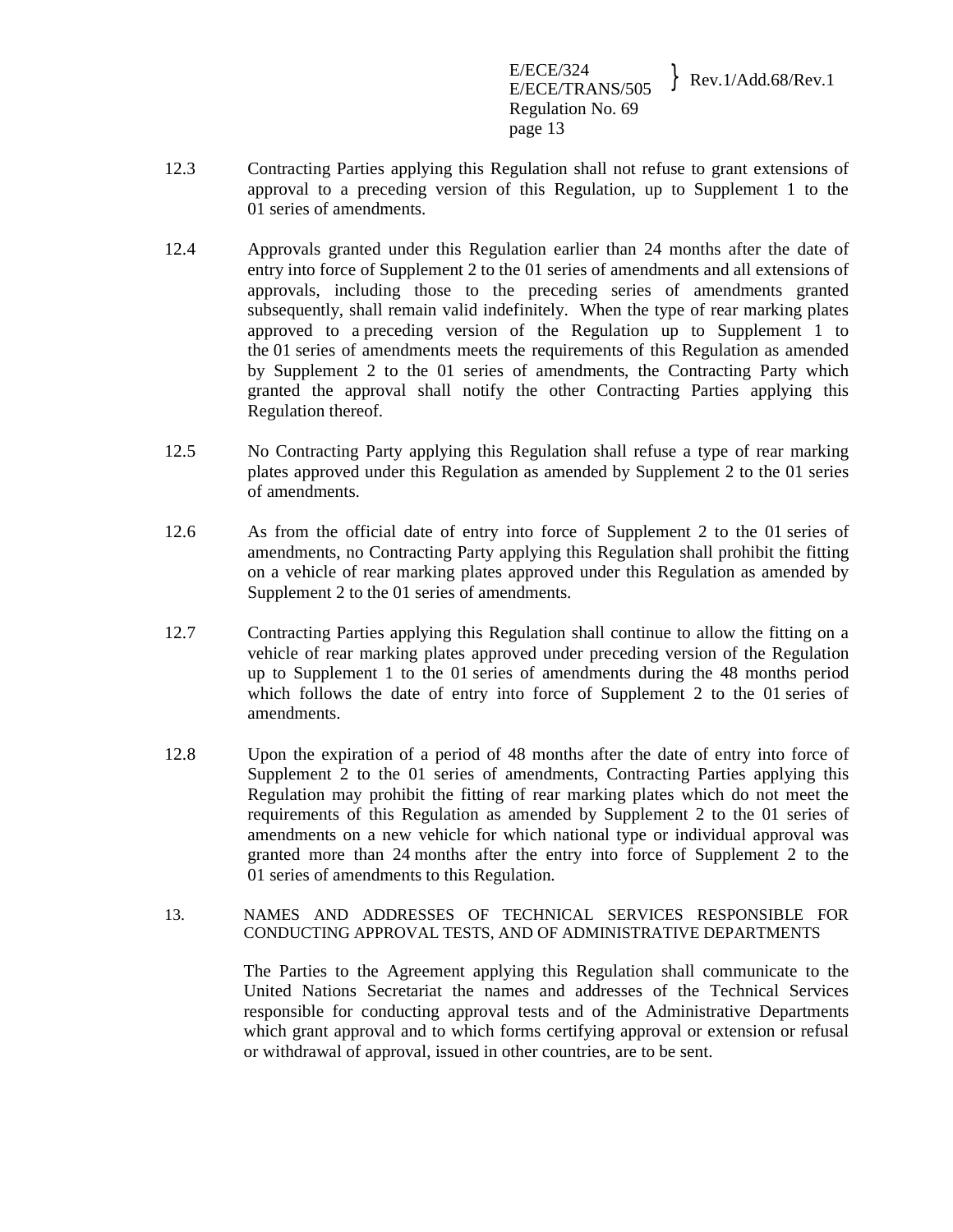E/ECE/324  $E/ECE/324$ <br>E/ECE/TRANS/505 Rev.1/Add.68/Rev.1 Regulation No. 69 page 14 Annex 1

#### Annex 1

#### THE CIE CO-ORDINATE SYSTEM

Figure 1



The CIE angular system for specifying and measuring retro-reflectors. The first axis is perpendicular to the plane containing the observation axis and the illumination axis. The second axis is perpendicular both to the first axis and to the reference axis. All axes, angles and directions of rotation are shown positive.

Notes: (a) The principal fixed axis is the illumination axis.

- (b) The first axis is fixed perpendicular to the plane containing the observation and illumination axis.
- (c) The reference axis is fixed in retro-reflector and movable with  $\beta_1$  and  $\beta_2$ .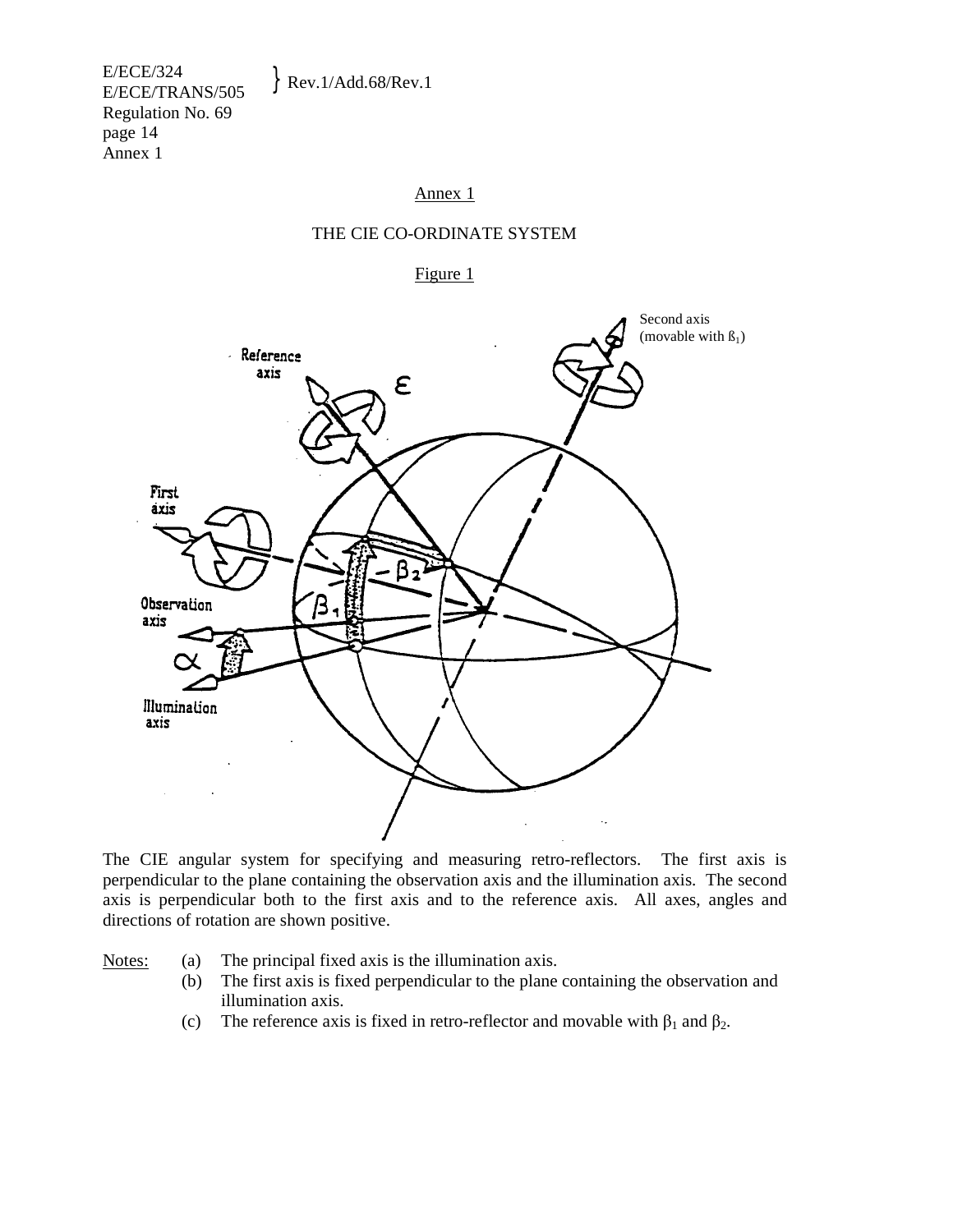

Representation of a goniometer mechanism embodying the CIE angular system for specifying and measuring retro-reflectors. All angles and directions of rotation are shown positive.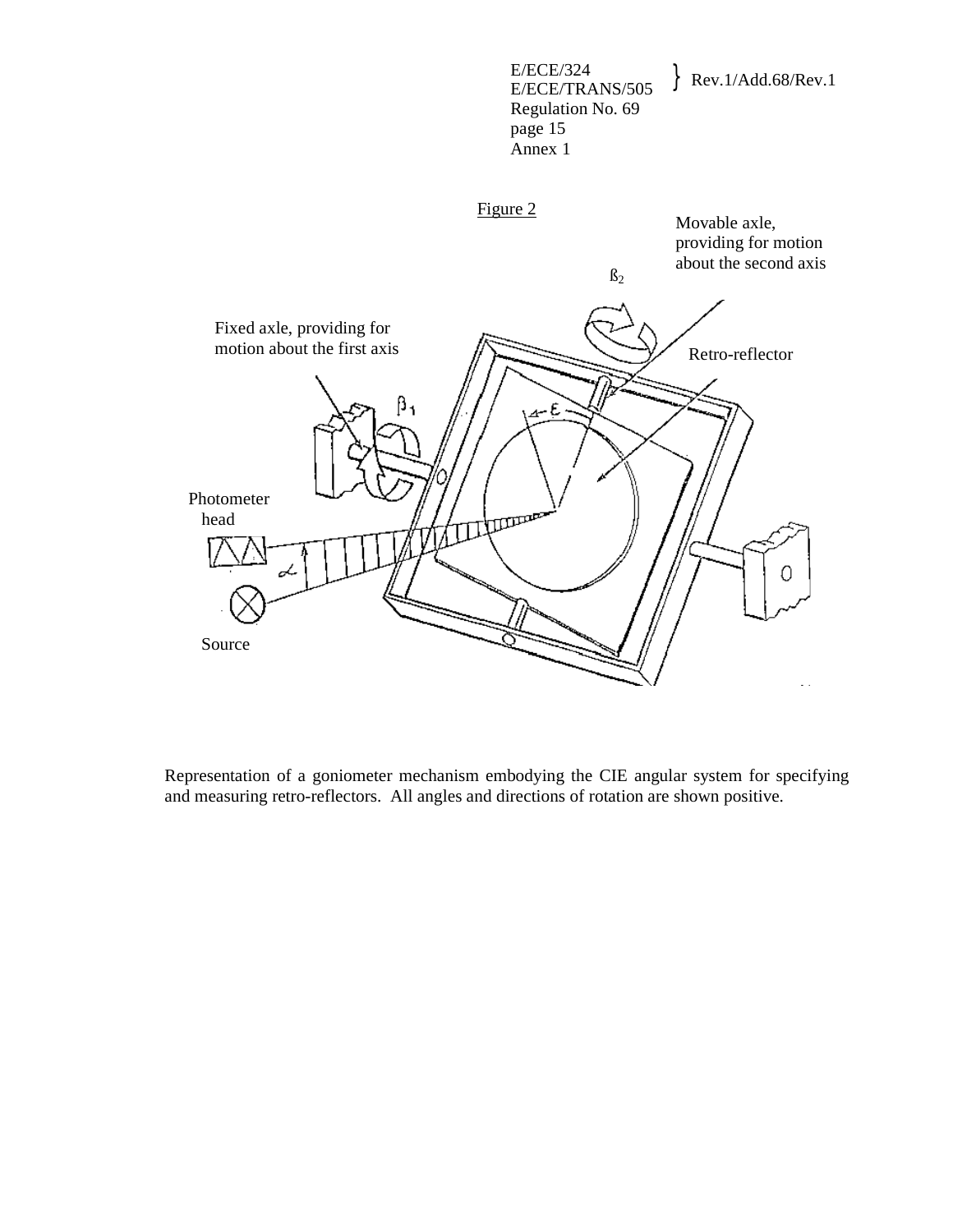E/ECE/324  $E/ECE/324$ <br>E/ECE/TRANS/505 Rev.1/Add.68/Rev.1 Regulation No. 69 page 16 Annex 2

# Annex 2

# COMMUNICATION

(Maximum format: A4 (210 x 297 mm))

issued by :

| Name of administration: |
|-------------------------|
|                         |
| .                       |
|                         |



concerning: 2/ APPROVAL GRANTED APPROVAL EXTENDED APPROVAL REFUSED APPROVAL WITHDRAWN PRODUCTION DEFINITELY DISCONTINUED

of a type of SMV rear marking plate, pursuant to Regulation No. 69

Approval No. : .......... Extension No. :............

| 2. |  |
|----|--|
|    |  |
| 3. |  |
| 4. |  |
| 5. |  |
| 6. |  |
| 7. |  |
| 8. |  |
| 9. |  |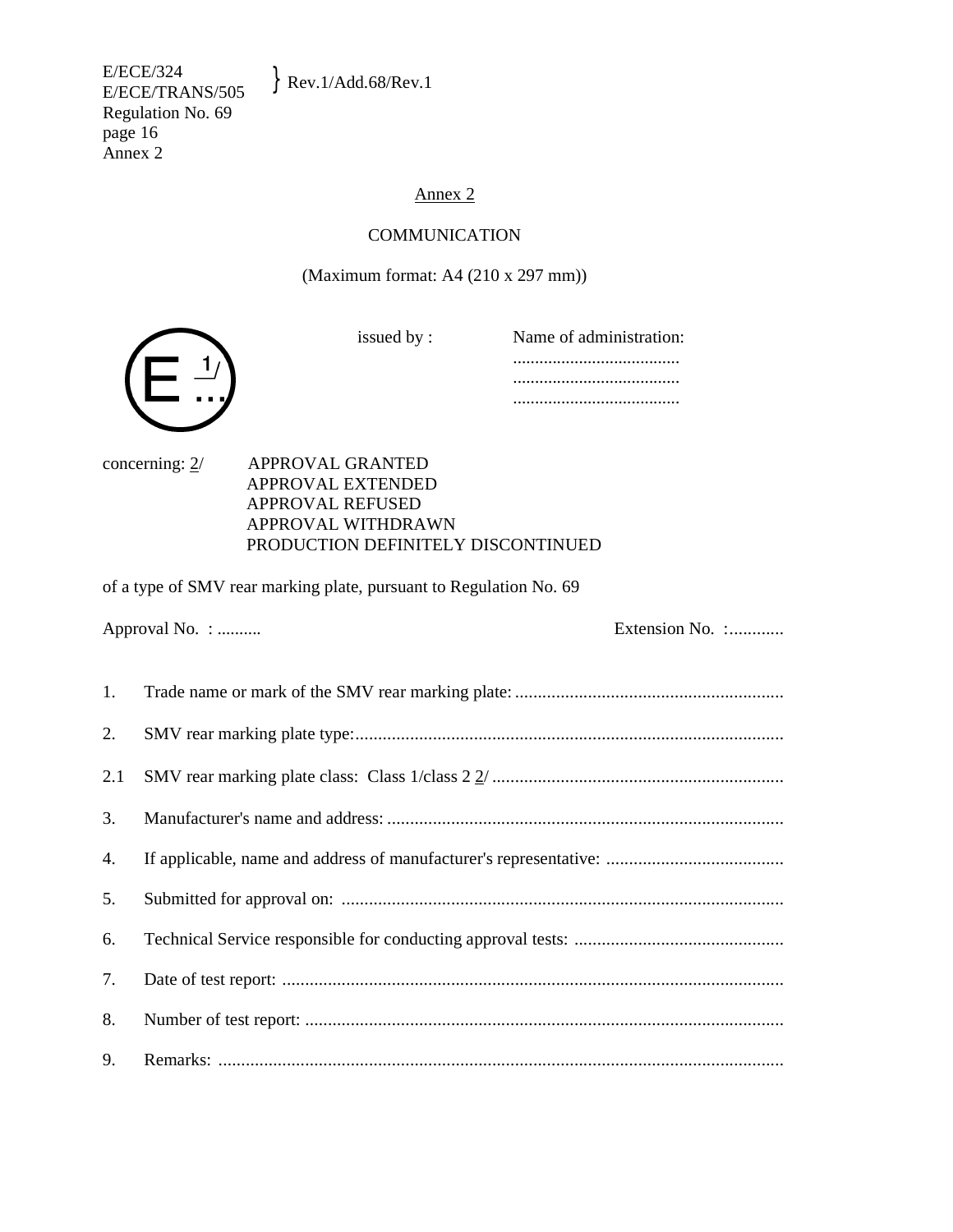17. The list of documents deposited at the Administrative Service which has granted approval is annexed to this communication.

\_\_\_\_\_\_\_\_\_\_\_\_\_\_\_\_\_\_\_\_

 $1/$  Distinguishing number of the country which has granted/extended/refused/withdrawn approval (see approval provisions in the Regulation).

 $2^{\prime}$  Strike out what does not apply.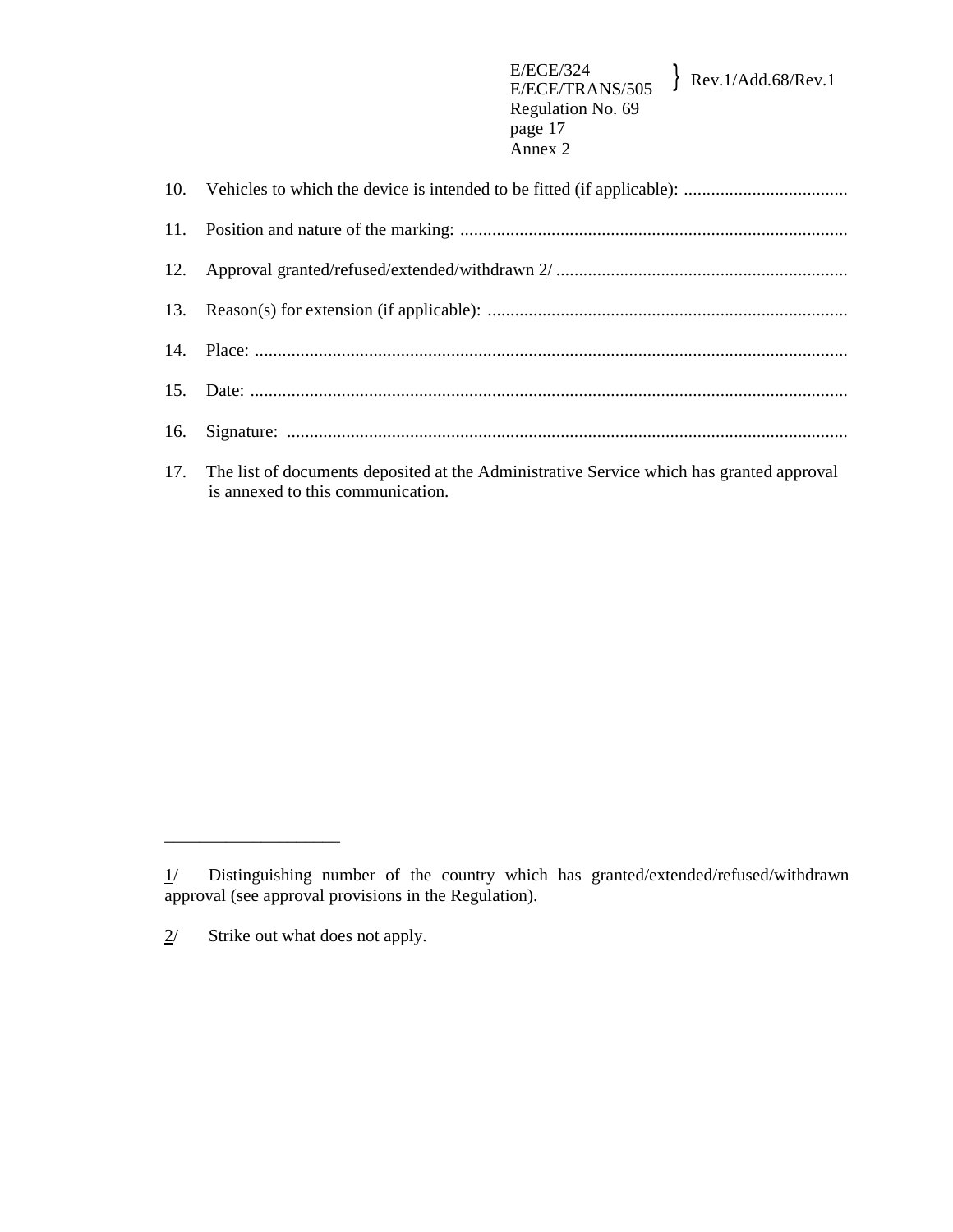E/ECE/324  $E/ECE/524$ <br>E/ECE/TRANS/505 Rev.1/Add.68/Rev.1 Regulation No. 69 page 18 Annex 3

## Annex 3

#### ARRANGEMENT OF THE APPROVAL MARK



 $a = 5$  mm min.

The SMV rear marking plate bearing the above approval mark has been approved in Germany (E1) under approval number 01111. The first two digits of the approval number indicate that the approval was granted in accordance with the requirements of this Regulation as amended by the 01 series of amendments. The symbol "RF" indicates class 1 SMV rear marking plate (retroreflective/fluorescent materials). Class 2 (retro-reflective only materials) SMV rear marking plates shall be marked by the symbol "RR".

Note: The approval number and the additional symbol must be placed close to the circle and either above or below the letter "E" or to the left or right of that letter. The digits of the approval number must be on the same side of the letter "E" and face in the same direction. The approval number and the additional symbol must be placed diametrically opposite one another. The use of Roman numerals as approval numbers should be avoided so as to prevent any confusion with other symbols.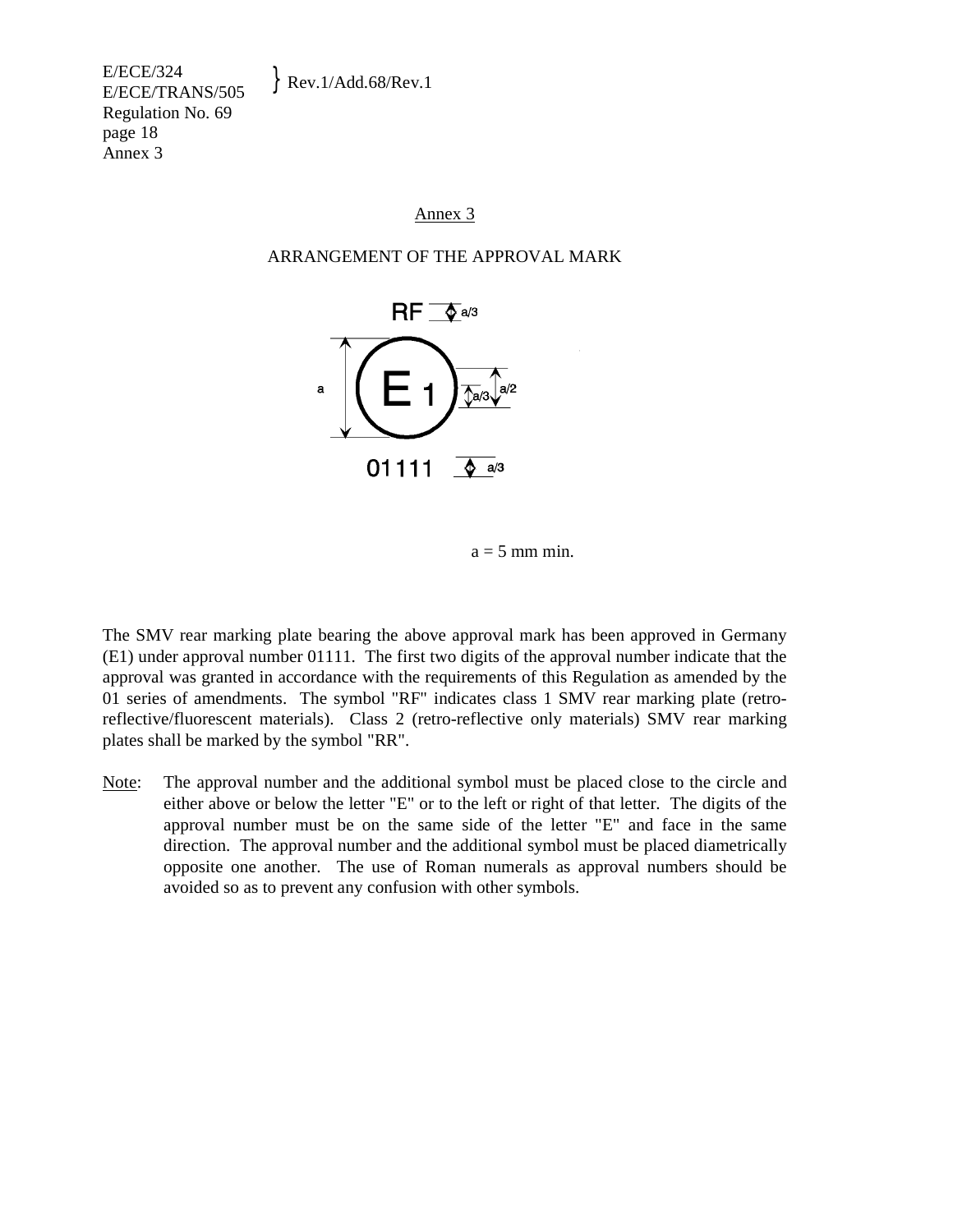E/ECE/324  $E/ECE/324$ <br>E/ECE/TRANS/505 Rev.1/Add.68/Rev.1 Regulation No. 69 page 19 Annex 4

#### Annex 4

#### TEST PROCEDURE

#### TEST SAMPLES

- 1. Five SMV rear marking plates shall be supplied to the testing laboratory for the various tests to be conducted.
- 2. The test samples shall be representative of current production, fabricated in accordance with the recommendations of the manufacturer(s) of the retro-reflective and fluorescent (class 1) or retro-reflective only (class 2).
- 3. After verification of the general specifications (paragraph 6 of the Regulation) and the specifications of shape and dimensions (Annex 5) four samples shall be subjected to the heat resistance test described in Annex 9 to this Regulation, prior to the tests described in Annexes 6, 7 and 8. The fifth sample shall be kept for reference purposes during the test procedures.
- 4. The photometric and colorimetric measurements may be made on the same sample.
- 5. For the other tests, samples which have not undergone any testing should be used.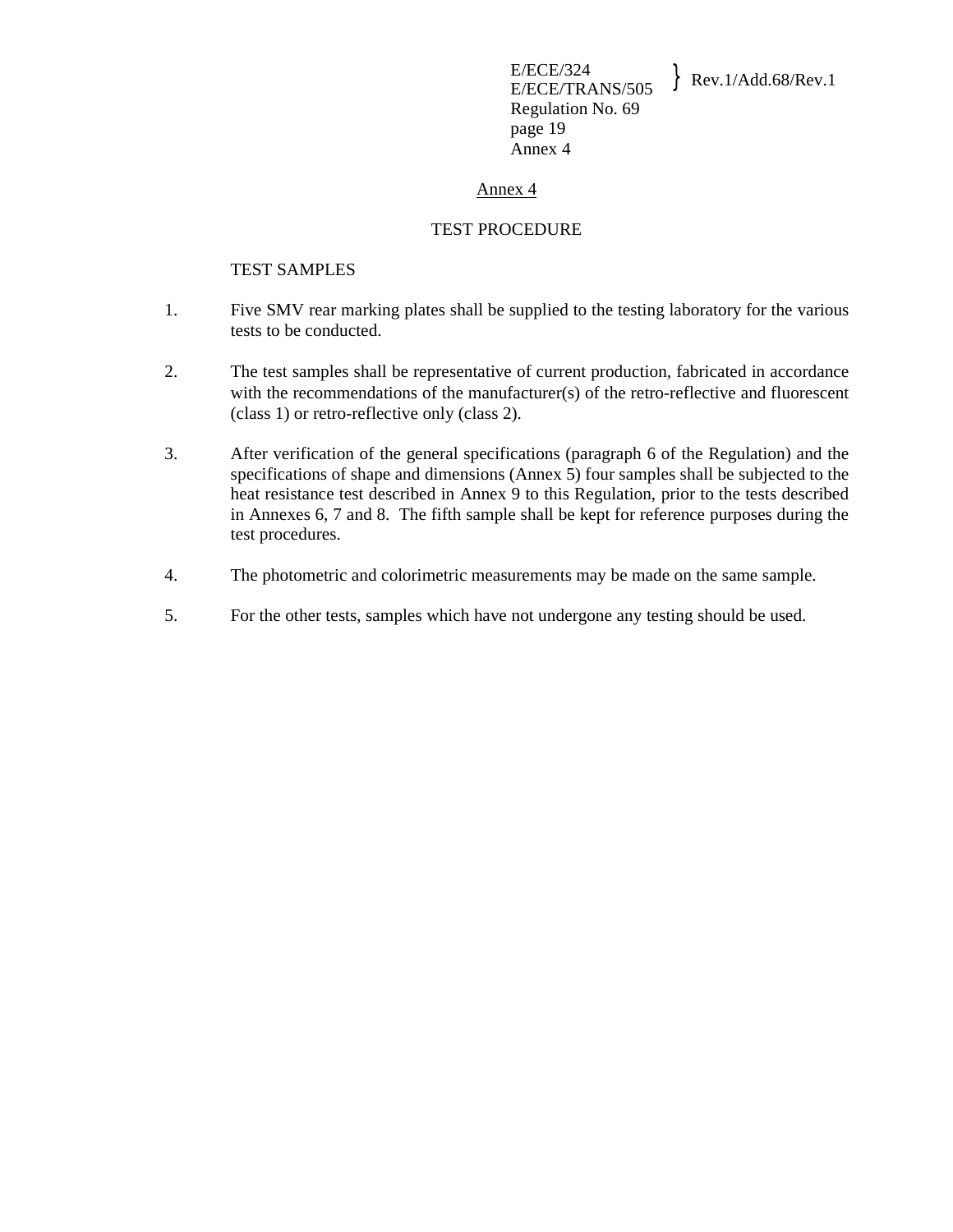#### SPECIFICATIONS OF SHAPE AND DIMENSIONS

# SHAPE AND DIMENSIONS OF RETRO-REFLECTIVE/FLUORESCENT (CLASS 1) OR RETRO-REFLECTIVE ONLY (CLASS 2) SMV REAR MARKING PLATES

#### 1. Shape

 The plates shall be in the shape of an equilateral triangle with truncated corners, for mounting with one apex upwards at the rear of slow-moving vehicles.

#### 2. Pattern

 The SMV rear marking plates shall have a red fluorescent centre and red retro-reflective borders made of either retro-reflective sheeting or coating or of plastic corner-cube reflectors (class 1). The SMV rear marking plates of class 2 shall have a retroreflective centre.

#### 3. Dimensions

 The length of the base of the enclosed fluorescent triangle (class 1) or retro-reflective triangle (class 2) shall be: minimum 350 mm and maximum 365 mm. The minimum width of the light-emitting surface of the red retro-reflective border shall be 45 mm, the maximum width 48 mm. These features are illustrated in the example of Annex 12.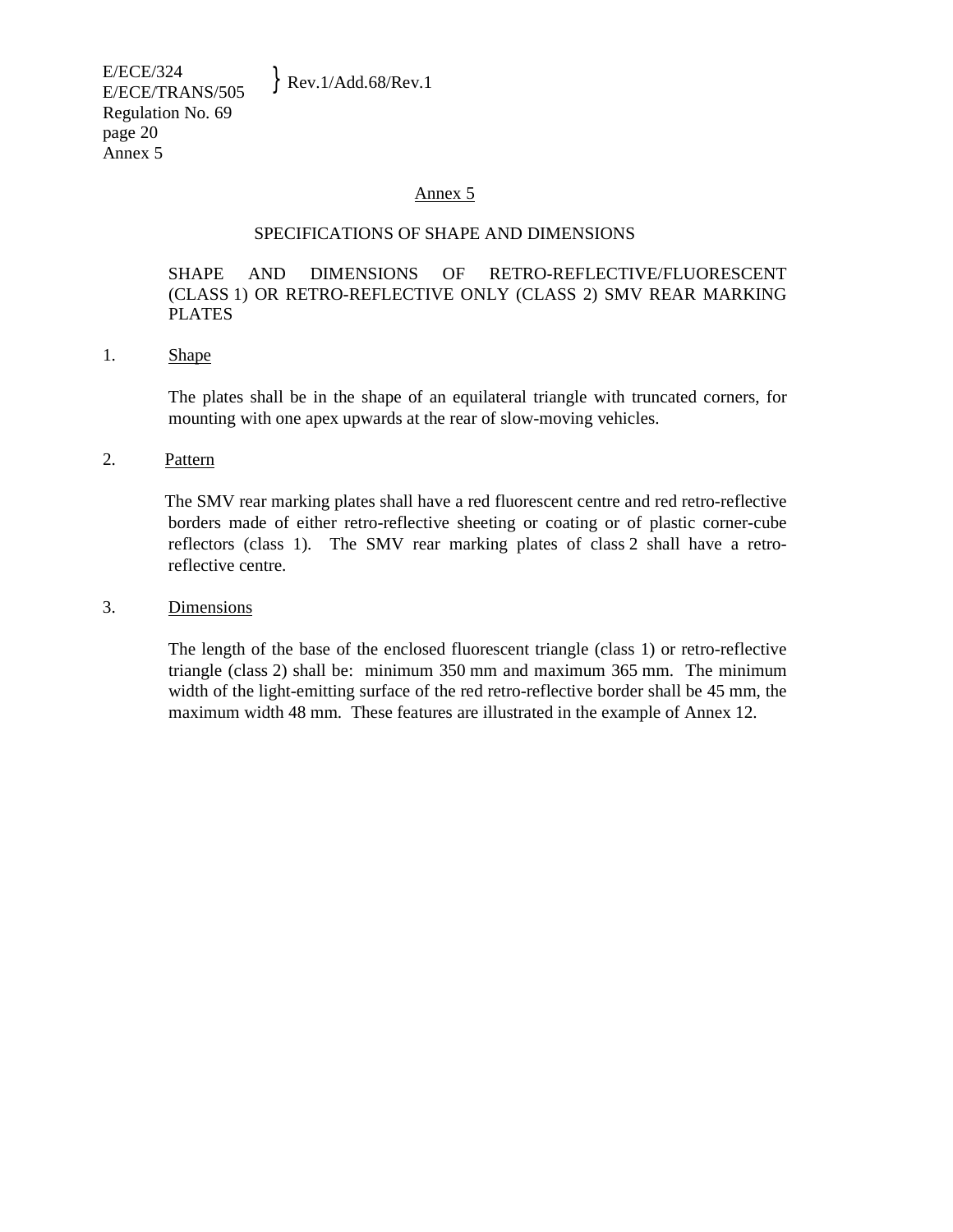E/ECE/324<br>E/ECE/TRANS/505 Regulation No. 69 page 21 Annex 6

#### Annex 6

#### COLORIMETRIC SPECIFICATIONS

- 1. SMV rear marking plates for slow-moving vehicles and their trailers shall be composed either of red retro-reflective and red fluorescent materials or devices (class 1) or red retro-reflective only materials or devices (class 2).
- 2. Red retro-reflective material or devices
- 2.1 When measured with a spectrophotometer in accordance with the provisions of CIE document No. 15 (1971) and illuminated with the CIE Standard Illuminant  $D_{65}$  at an angle of 45º to the normal and viewed along the normal (45/0 geometry), the colour of the material in new condition shall be located within the area defined by the chromaticity co-ordinates in table 1 and comply with the luminance factor.

|        |              |       | Table 1 |       |                |                     |
|--------|--------------|-------|---------|-------|----------------|---------------------|
| Colour |              |       |         | 3     | $\overline{4}$ | Luminance<br>factor |
| Red    | $\mathbf{x}$ | 0.690 | 0.595   | 0.560 | 0.650          | $\geq 0.03$         |
|        | V            | 0.310 | 0.315   | 0.350 | 0.350          |                     |

2.2 When illuminated by the CIE Standard Illuminant A at an entrance angle  $\beta_1 = \beta_2 = 0^\circ$ or, if this produces a colourless surface reflection, an angle  $\beta_1 = \pm 5^{\circ}$ ,  $\beta_2 = 0^{\circ}$ , and measured at an observation angle of 20', the colour of the material in new condition shall be located within the area defined by the chromaticity co-ordinates in table 2.

|        |        |                | Table 2        |                |                |
|--------|--------|----------------|----------------|----------------|----------------|
| Colour |        |                |                |                | 4              |
| Red    | X<br>v | 0.720<br>0.258 | 0.735<br>0.265 | 0.665<br>0.335 | 0.643<br>0.335 |

 Note: The question of the night-time colours of retro-reflective materials is at present being studied by CIE TC 1.6; the above limits are therefore only provisional and will be revised later after CIE TC 1.6 has completed its work.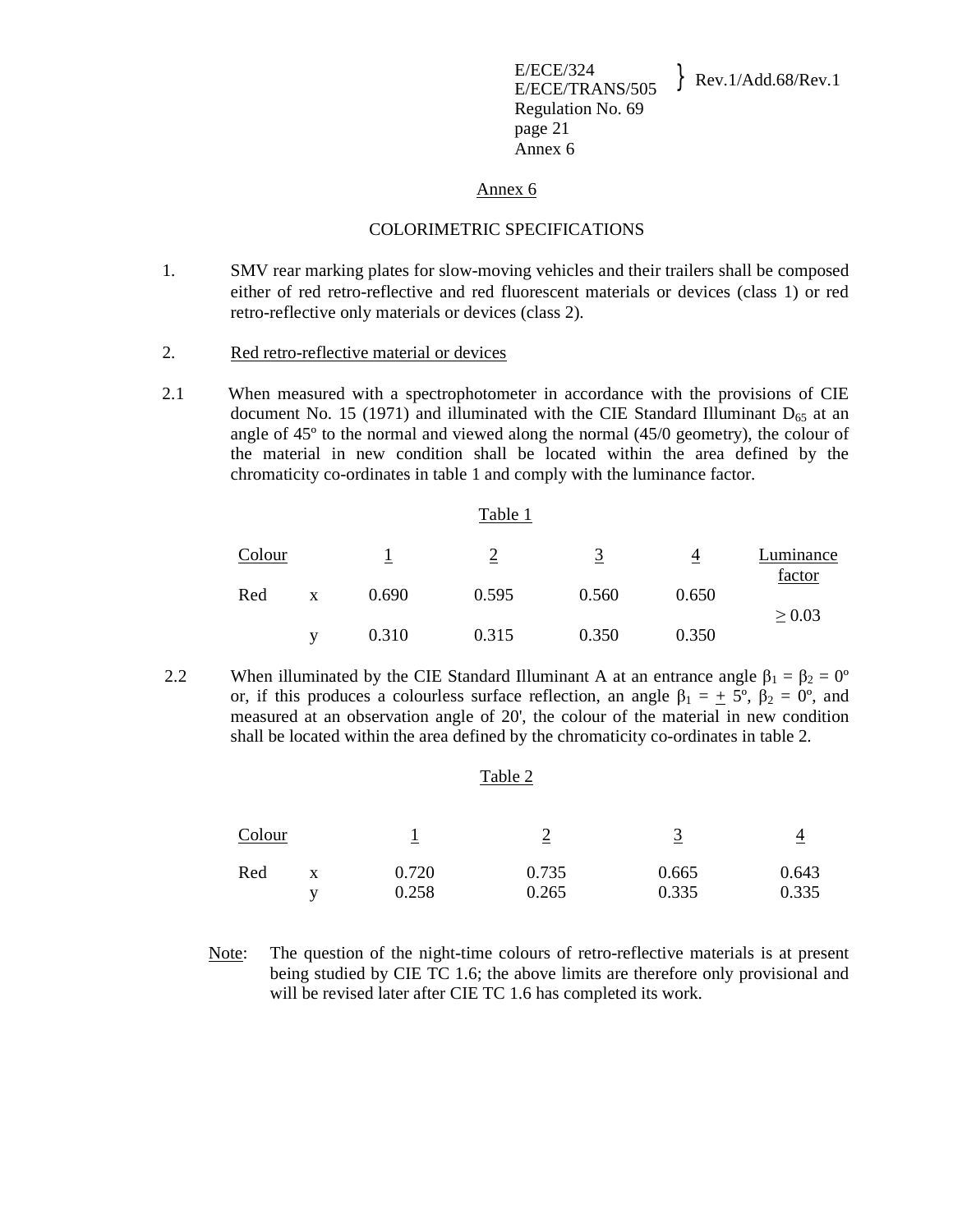#### 3. Red fluorescent material

3.1 When measured with a spectrophotometer in accordance with the provisions of CIE document No. 15 (1971) and illuminated polychromatically with the CIE Standard Illuminant  $D_{65}$  at an angle 45 $^{\circ}$  to the normal and viewed along the normal (geometry 45/0), the colour of the material in new condition shall be located within the area defined by the chromaticity co-ordinates in table 3 and comply with the luminance factor.

|        |   |       | Table 3 |       |       |                     |
|--------|---|-------|---------|-------|-------|---------------------|
| Colour |   |       | ↑       | 3     | 4     | Luminance<br>factor |
| Red    | X | 0.690 | 0.595   | 0.569 | 0.655 | $\geq 0.30$         |
|        | v | 0.310 | 0.315   | 0.341 | 0.345 |                     |

4. Compliance with the colorimetric specifications shall be verified by a visual comparison test.

 If any doubt remains after this test, conformity with the colorimetric specification shall be verified by determining the trichromatic co-ordinates of the most doubtful sample.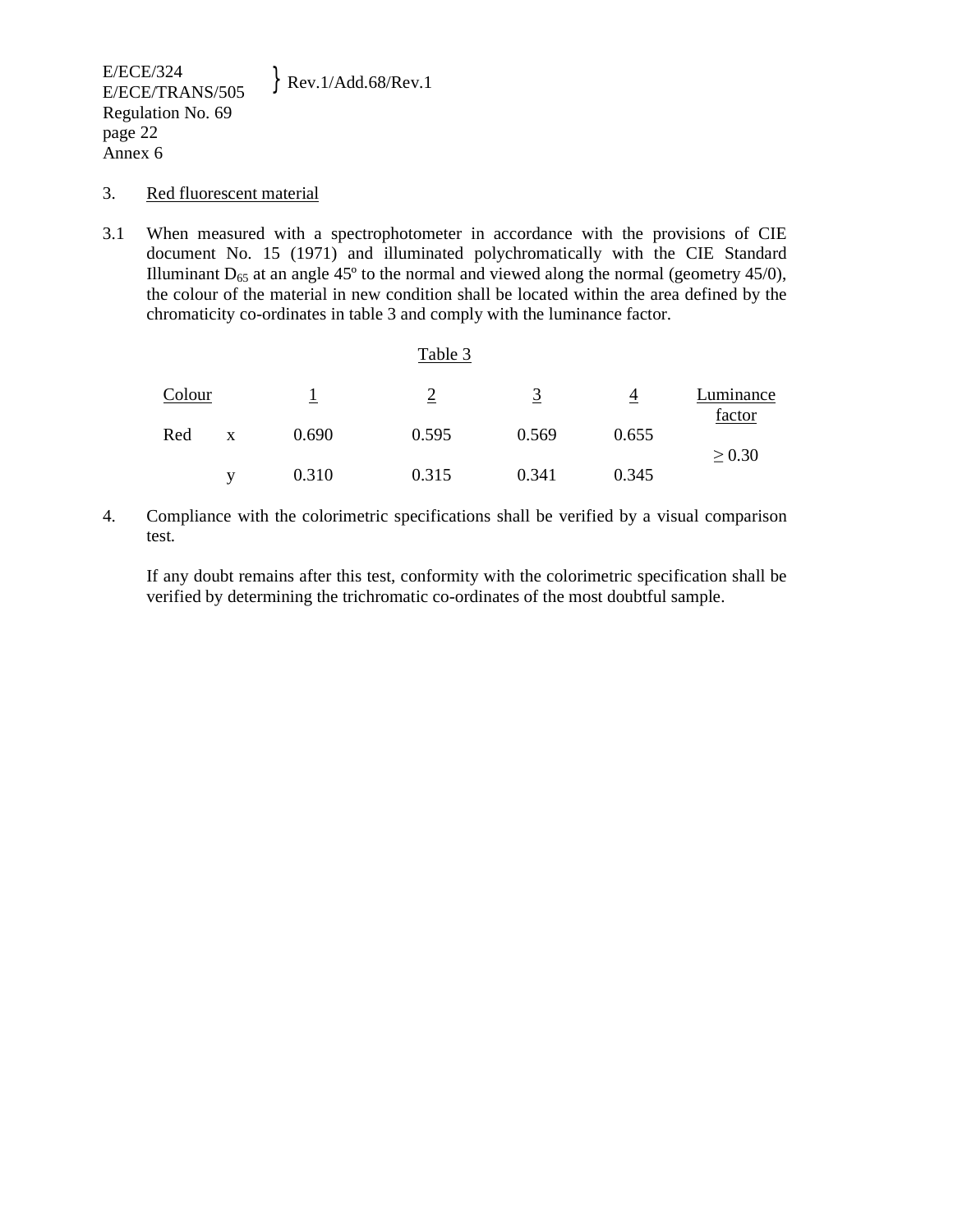E/ECE/324  $E/ECE/324$ <br>E/ECE/TRANS/505 Rev.1/Add.68/Rev.1 Regulation No. 69 page 23 Annex 7

## Annex 7

#### PHOTOMETRIC SPECIFICATIONS

## Photometric properties

1. When illuminated with a CIE Standard Illuminant A and measured as recommended by CIE TC 2.3 (CIE Publication No. 54, 1982), the coefficient of retro-reflection R' in candelas per square metre per lux  $(cd.m^{-2}.lx^{-1})$  of the entire red retro-reflective area in new condition shall be at least as indicated in table 1.

# Table 1

# Coefficient of retro-reflection R'  $[cd.m^{-2}.lx^{-1}]$

| Observation angle $\alpha$                                                                                         |           | Entrance angle $\beta$                                |
|--------------------------------------------------------------------------------------------------------------------|-----------|-------------------------------------------------------|
| 20 <sup>'</sup>                                                                                                    | $\beta_1$ | $0^{\circ}$ $0^{\circ}$ $0^{\circ}$ $0^{\circ}$       |
|                                                                                                                    | $\beta_2$ | $5^{\circ}$ 20 $^{\circ}$ 30 $^{\circ}$ 40 $^{\circ}$ |
| R' of the outer border (class 1, 2) $[cd.m^2.lx^{-1}]$<br>R' of the enclosed triangle (class 2) $[cd.m^2.lx^{-1}]$ |           | 120 60 30 10                                          |

2. The subtended angle at the sample shall not be larger than 80'.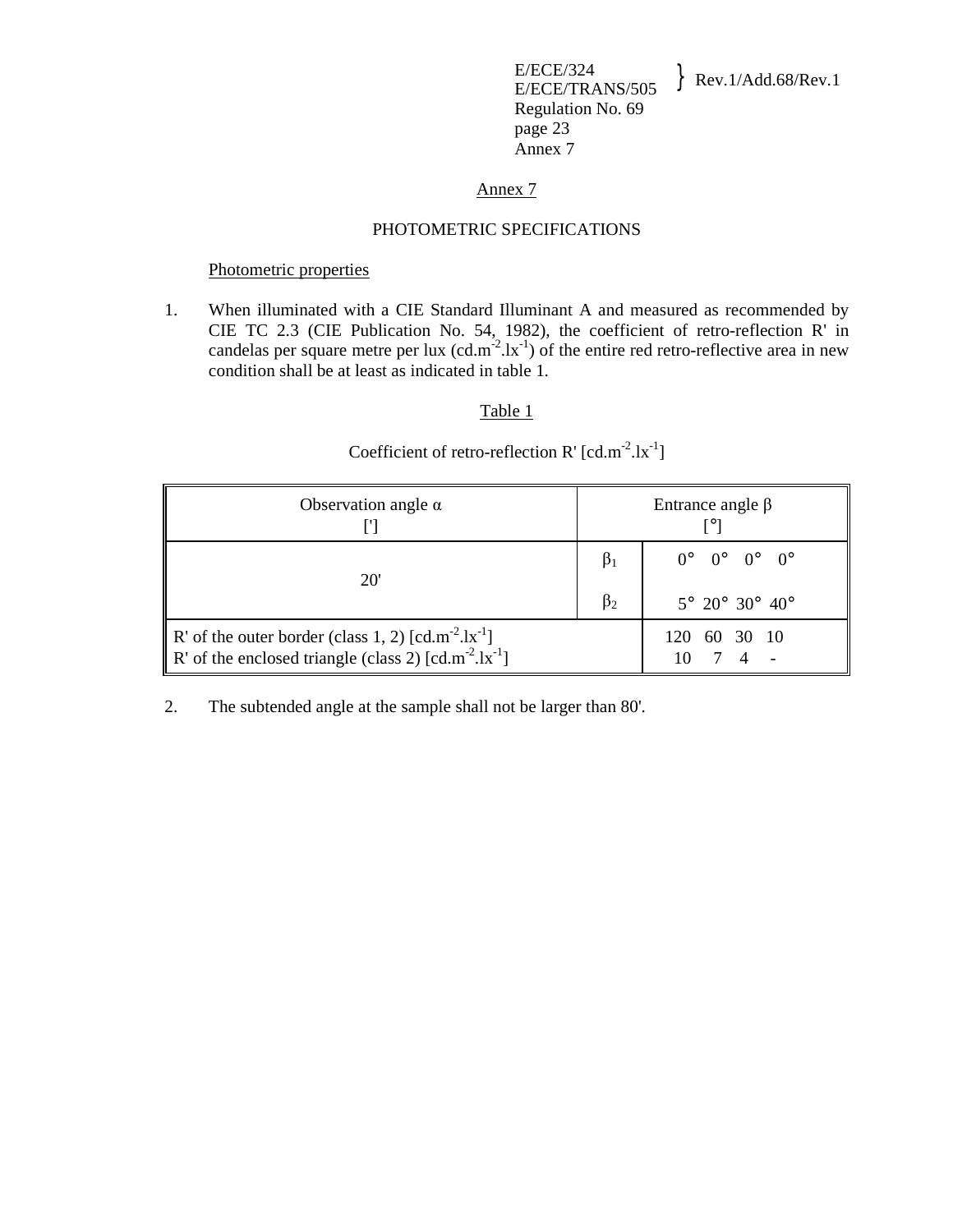E/ECE/324  $E/ECE/524$ <br>E/ECE/TRANS/505 Rev.1/Add.68/Rev.1 Regulation No. 69 page 24 Annex 8

#### Annex 8

## RESISTANCE TO EXTERNAL AGENTS

#### 1. Resistance to weathering

1.1 Procedure - For each test, two specimens of a sample unit (see paragraph 2.1.2 of this Regulation) are taken. One specimen shall be stored in a dark and dry container for subsequent use as "reference unexposed specimen".

> The second specimen shall be subjected to a source of illumination in accordance with ISO Standard 105-B02-1978, Section 4.3.1; the retro-reflective material shall be exposed until blue standard No. 7 has faded to No. 4 on the grey scale and the fluorescent material until blue standard No. 5 has faded to No. 4 on the grey scale.

> After the test, the specimen shall be washed in a dilute neutral detergent solution, dried and examined for conformity with the requirements specified in paragraphs 1.2 to 1.4.

1.2 Visual appearance - No area of the exposed specimen shall show any evidence of cracking, sealing, pitting, blistering, delamination, distortion, chalking, staining or corrosion.

> There shall be no shrinkage in excess of 0.5 per cent in any linear direction and no evidence of adhesion failure such as edge lifting from the substrate.

- 1.3 Colour fastness The colours of the exposed specimen shall still meet the requirements in Annex 6, tables 1, 2 and 3.
- 1.4 Effect on the coefficient of luminous intensity of the retro-reflective material.
- 1.4.1 For this check, measurement shall be made only at an observation angle of 20' and an entrance angle of 5º by the method given in Annex 7.
- 1.4.2 The coefficient of luminous intensity of the exposed specimen when dry shall be not less than 80 per cent of the value in Annex 7, table 1.
- 1.4.3 The specimen shall then be subjected to simulated rainfall and its coefficient of luminous intensity under this condition shall be not less than 90 per cent of the value obtained when measured in dry condition, as explained in paragraph 1.4.2 above.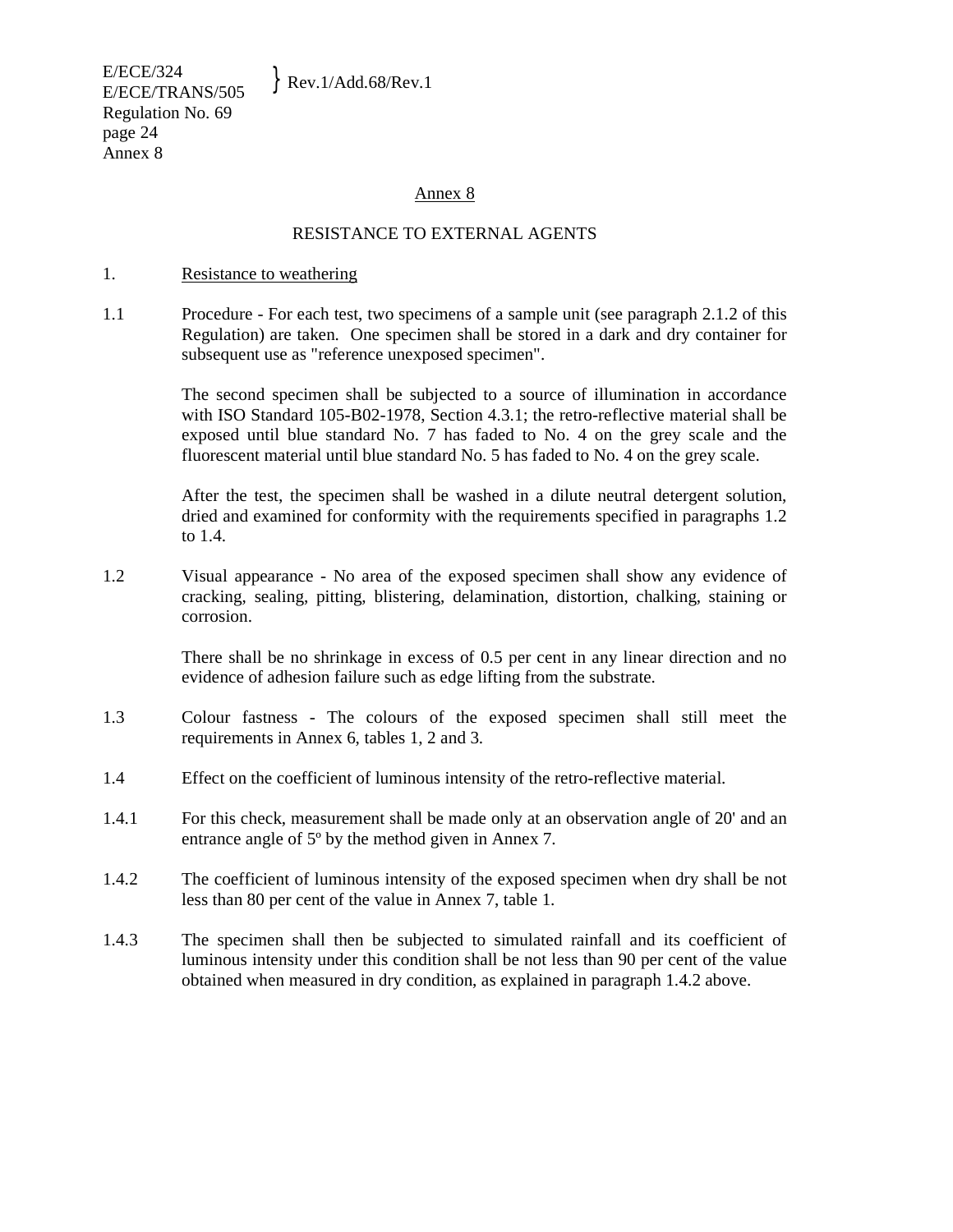- 2. Resistance to corrosion (ISO Standard 3768)
- 2.1 A specimen of the sample unit shall be subjected to the action of a saline mist for 48 hours comprising two periods of exposure of 24 hours each, separated by an interval of 2 hours during which the specimen is allowed to dry.

The saline mist shall be produced by atomizing at a temperature of  $35 + 2^{\circ}C$  of a saline solution obtained by dissolving five parts by weight of sodium chloride in 95 parts of distilled water containing not more than 0.02 per cent of impurities.

- 2.2 Immediately after completion of the test, the sample shall show no sign of corrosion liable to impair the efficiency of the device.
- 2.2.1 The coefficient of luminous intensity R of the retro-reflective area, when measured after a recovery period of 48 hours as specified in Annex 7, paragraph 1, at an entrance angle of 5<sup>°</sup> and an observation angle of 20', shall be not less than the value in Annex 7, table 1. Before measuring, the surface shall be cleaned to remove salt deposits from the saline mist.

# 3. Resistance to fuels

 A section of a sample unit not less than 300 mm long shall be immersed in a mixture of n-heptane and toluol, 70 per cent and 30 per cent by volume, for one minute.

 After removal, the surface shall be wiped dry with a soft cloth and shall not show any visible change which would reduce its effective performance.

- 4. Bonding strength (in the case of adhesive materials)
- 4.1. The adhesion of retro-reflective materials shall be determined after 24 hours curing time by utilizing a 90-degree peel on a tensile strength testing machine.
- 4.2 The adhesion of laminated or coated retro-reflective and fluorescent materials shall be determined.
- 4.3 The coated materials, of whatever kind, shall not be removable without tools or without damaging the material.
- 4.4 The laminated materials (adhesive films) shall need a force of at least 10 N per 25 mm width at a speed of 300 mm per minute, to be removed from the substrate.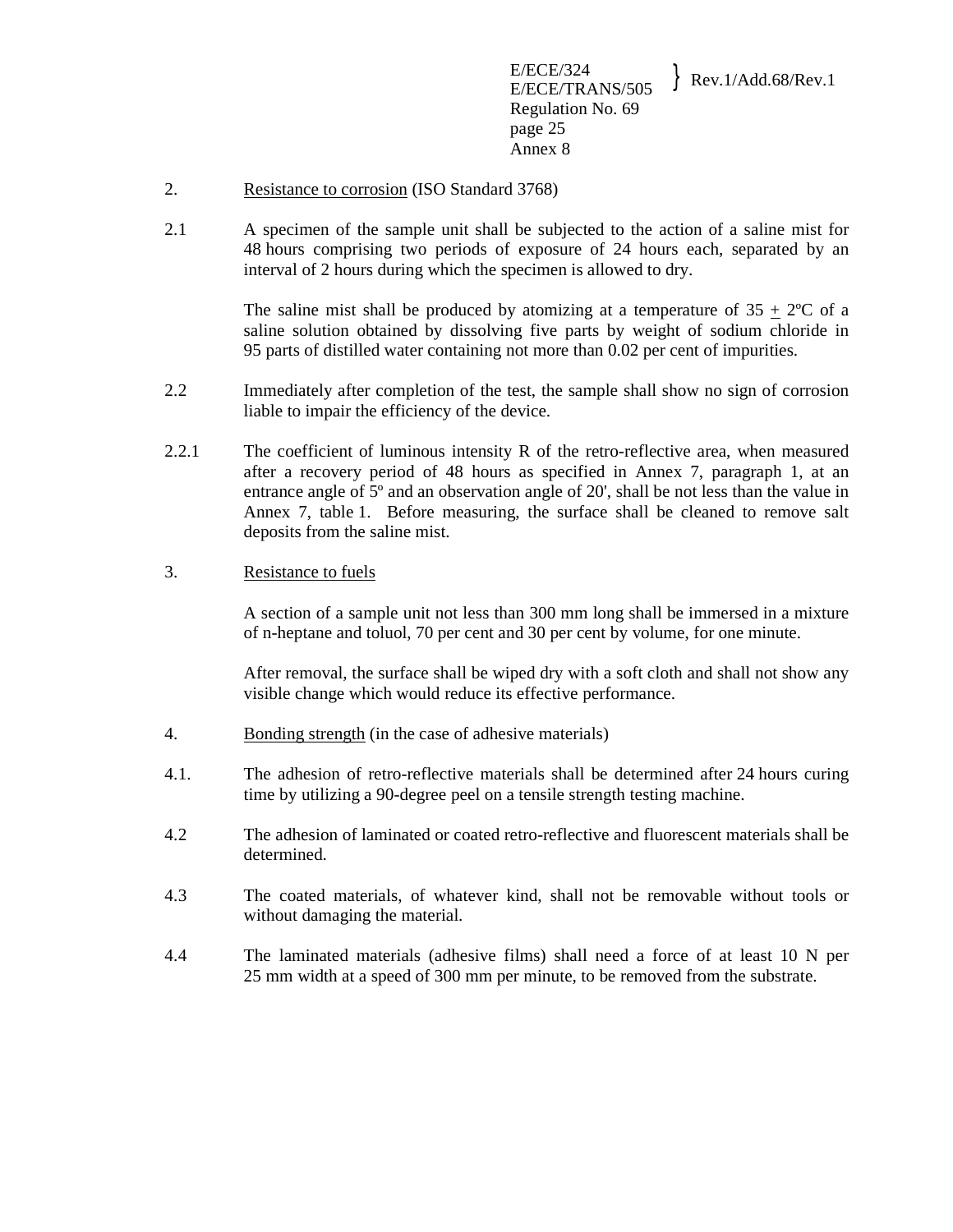#### 5. Resistance to water

 A section of a sample unit not less than 300 mm long shall be immersed in distilled water at a temperature of  $23 \pm 5^{\circ}$ C for a period of 18 hours; it shall then be left to dry for 24 hours under normal laboratory conditions.

 After completion of the test, the section shall be examined. No part inside 10 mm from the cut edge shall show evidence of deterioration which would reduce the effectiveness of the plate.

6. Resistance to impact (except for plastics corner-cube reflectors)

 When a 25 mm diameter solid steel ball is dropped from a height of 2 m on to the retro-reflective and on the fluorescent surfaces of a supported plate, at an ambient temperature of  $23 \pm 2^{\circ}$ C, the materials shall show no cracking or separation from the substrate at a distance of more than 5 mm from the impacted area.

- 7. Resistance to cleaning
- 7.1 Manual cleaning
- 7.1.1 A test sample smeared with a mixture of detergent lubricating oil and graphite shall be easily cleaned without damage to the retro-reflective surface or fluorescent surface when wiped with a mild aliphatic solvent such as n-heptane, followed by washing with a neutral detergent.
- 7.2. Power washing
- 7.2.1. When subjected to a continuous spraying action for 60 seconds on the test component in its normal mounting conditions, a test sample shall show no damage to the retroreflective surface or delamination from the substrate or separation from the sample mounting surface under the following set-up parameters:
	- (a) Water/wash solution pressure  $8 \pm 0.2$  MPa;
	- (b) Water/wash solution temperature  $60^{\circ}$  5  $^{\circ}$ C;
	- (c) Water/wash solution flow rate  $7 \pm 1$  l/min;
	- (d) The tip of the cleaning wand to be positioned at distance of  $600 \pm 20$  mm away from the retro-reflective surface;
	- (e) Cleaning wand to be held at no greater angle than 45 degrees from perpendicular to the retro-reflective surface;
	- (f) 40 degree nozzle creating wide fan pattern.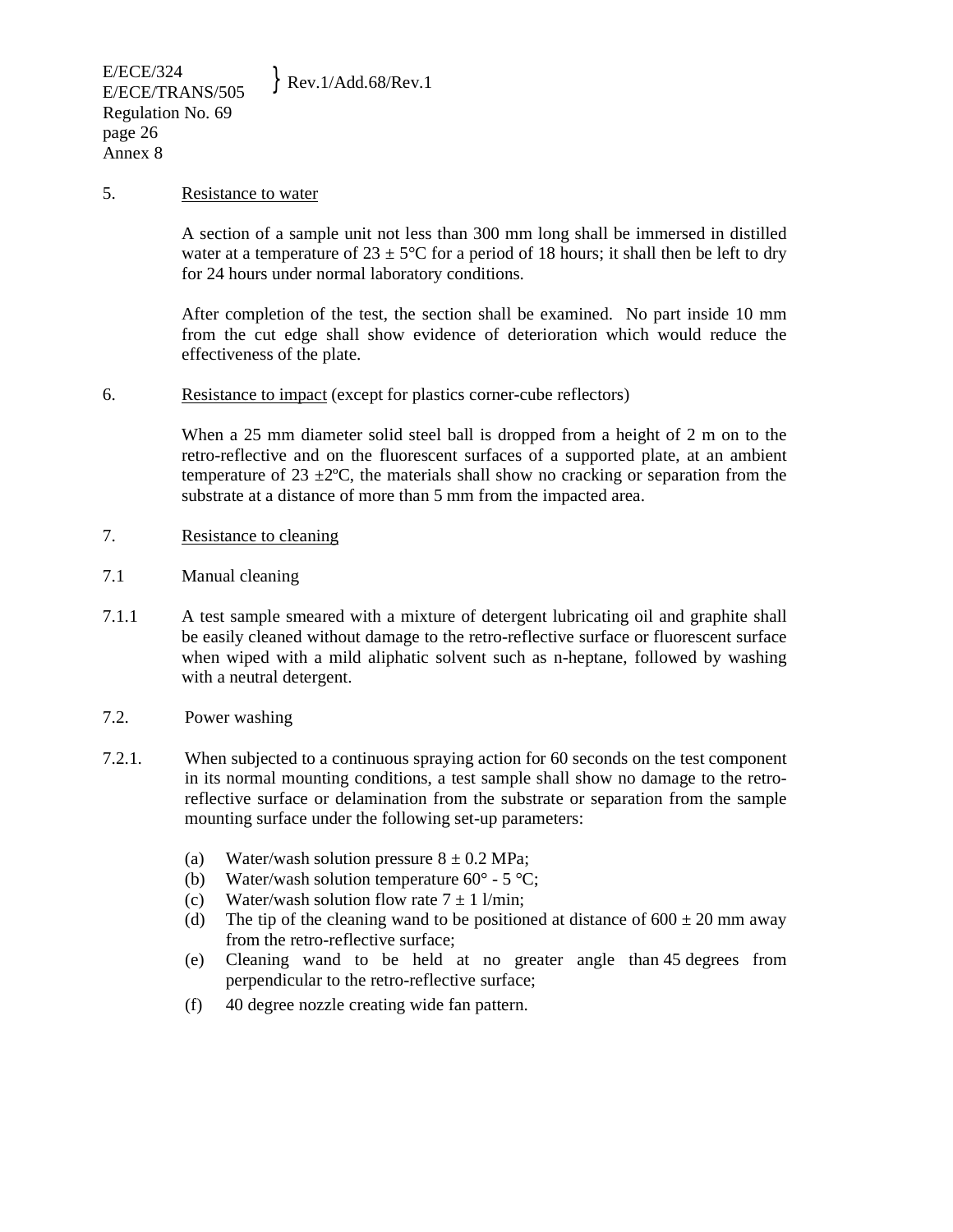#### RESISTANCE TO HEAT

- 1. The four samples shall be kept for 48/hours in a dry atmosphere at a temperature of 65  $\pm$  2°C, after which the samples shall be allowed to cool for 1 hour at  $23 \pm 2$ °C. They shall then be kept for 12 hours at a temperature of  $-20 \pm 2^{\circ}$ C.
- 1.1 The sample shall be examined after a recovery time of 4 hours under normal laboratory conditions.
- 2. After this test, no cracking or appreciable distortion of the surfaces, particularly of the optical units, shall be evident.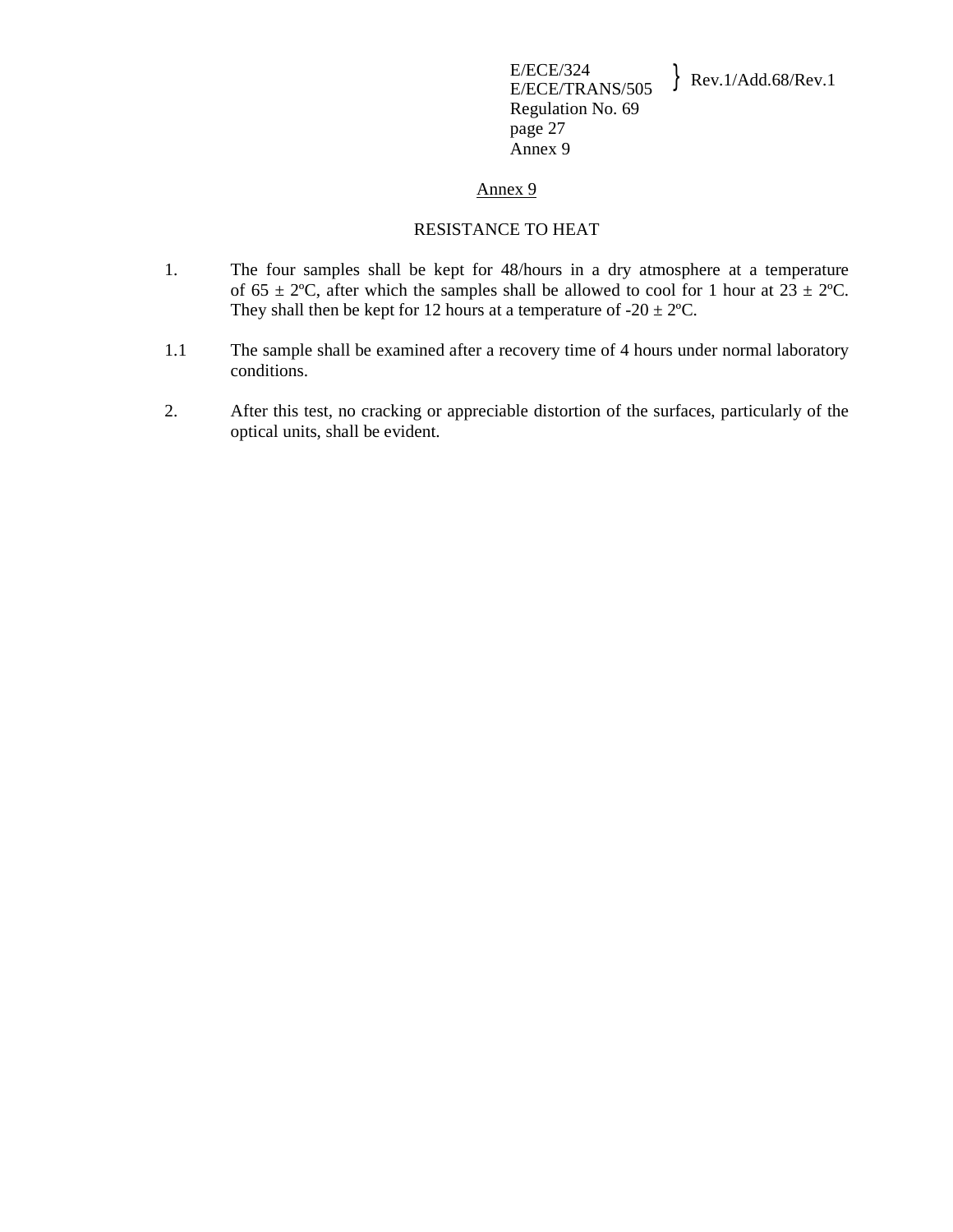E/ECE/324  $E/ECE/324$ <br>E/ECE/TRANS/505 Rev.1/Add.68/Rev.1 Regulation No. 69 page 28 Annex 10

# Annex 10

# RIGIDITY OF THE PLATES

 The triangular plate shall be strongly held on one of its long sides, with the clamps of the holding device not encroaching over more than 20 mm. A force of 10N perpendicular to the plane shall be applied to the opposite apex.

The apex shall then not move in the direction of the force by more than 40 mm.

 After removal of the force, the plate shall visibly return to its initial position. The residual deflection shall not be more than 5 mm.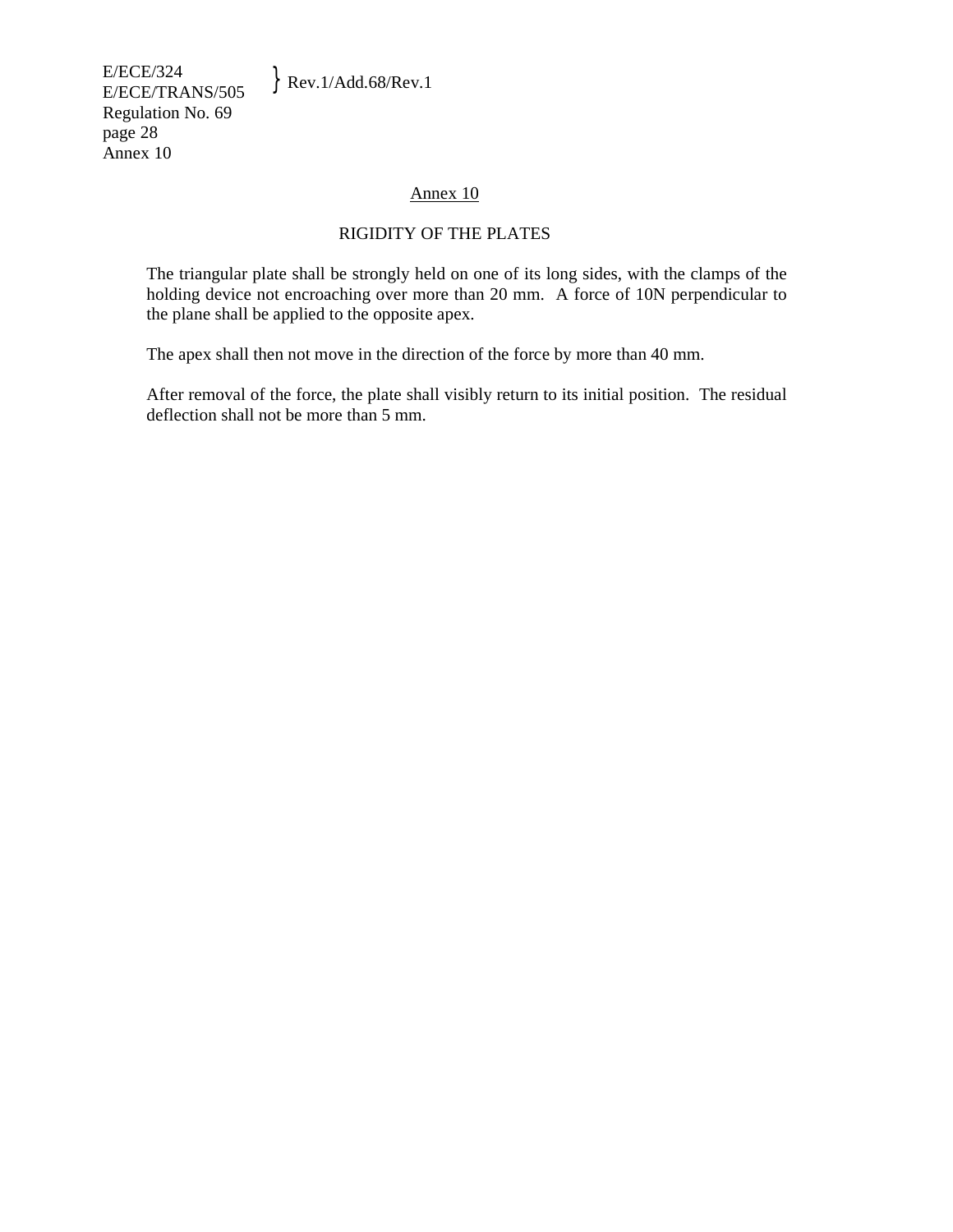#### STABILITY IN TIME OF THE OPTICAL PROPERTIES 1/ OF REAR MARKING PLATES

- 1. The authority which granted approval shall have the right to check the stability in time of the optical properties of a type of rear marking plate in service.
- 2. The Competent Authorities of countries other than the country in which approval was granted may carry out similar checks in their territory. If a type of rear marking plate in use exhibits a systematic defect, the said authorities shall transmit to the authority which granted approval, with a request for its opinion, any components removed for examination.
- 3. In the absence of other criteria, the concept of "systematic defect" of a type of rear marking plate in use shall be interpreted in conformity with the intention of paragraph 6.1. of this Regulation.

\_\_\_\_\_\_\_\_\_\_\_\_\_\_\_\_\_\_\_\_\_\_

 $1/$  Despite the importance of tests to check the stability in time of the optical properties of rear marking plates, it is in the present state of the art not yet possible to assess this stability by laboratory tests of limited duration.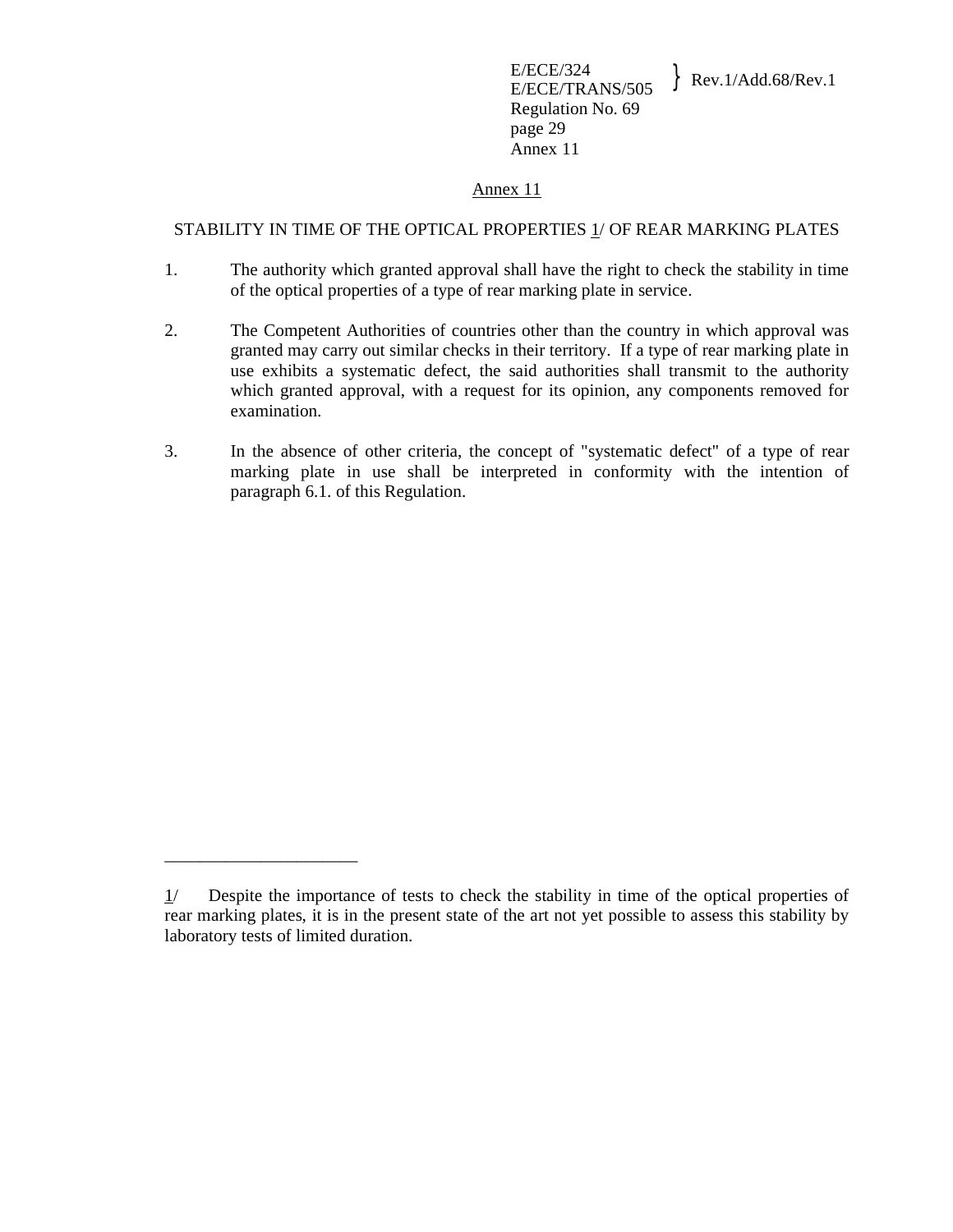# REAR MARKING PLATES FOR SLOW-MOVING VEHICLES AND THEIR TRAILERS

Example

All dimensions in mm



- (1) Red retro-reflecting material or corner-cube retro-reflector (class 1 or class 2)
- (2) Red fluorescent material (class 1) or red retro-reflecting material (class 2)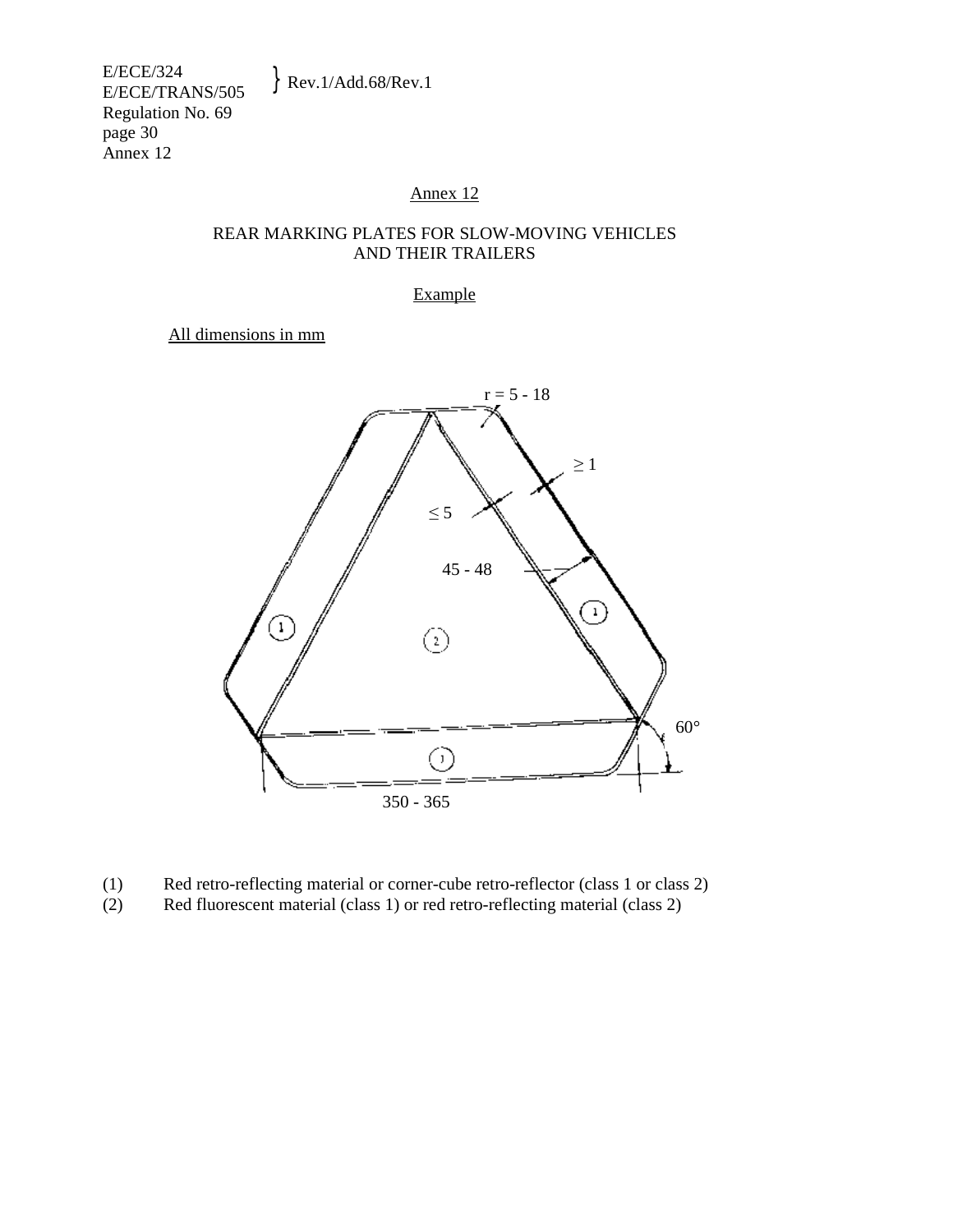# MINIMUM REQUIREMENTS FOR CONFORMITY OF PRODUCTION CONTROL PROCEDURES

- 1. GENERAL
- 1.1 The conformity requirements shall be considered satisfied from a mechanical and geometric standpoint, if the differences do not exceed inevitable manufacturing deviations within the requirements of this Regulation.
- 1.2 With respect to photometric performances, the conformity of mass-produced rear marking plates shall not be contested if, when testing photometric performances of any rear marking plate chosen at random, no measured value deviates unfavourably by more than 20 per cent from the values prescribed in this Regulation.
- 1.3 The chromaticity coordinates shall be complied with.
- 2. MINIMUM REQUIREMENTS FOR VERIFICATION OF CONFORMITY BY THE MANUFACTURER

 For each type of rear marking plate the holder of the approval mark shall carry out at least the following tests, at appropriate intervals. The tests shall be carried out in accordance with the provisions of this Regulation.

 If any sampling shows non-conformity with regard to the type of test concerned, further samples shall be taken and tested. The manufacturer shall take steps to ensure the conformity of the production concerned.

2.1 Nature of tests

 Tests of conformity in this Regulation shall cover the photometric and colorimetric characteristics and the test of weather resistance of these characteristics.

- 2.2 Methods used in tests
- 2.2.1 Tests shall generally be carried out in accordance with the methods set out in this Regulation.
- 2.2.2 In any test of conformity carried out by the manufacturer, equivalent methods may be used with the consent of the competent authority responsible for approval tests. The manufacturer is responsible for proving that the applied methods are equivalent to those laid down in this Regulation.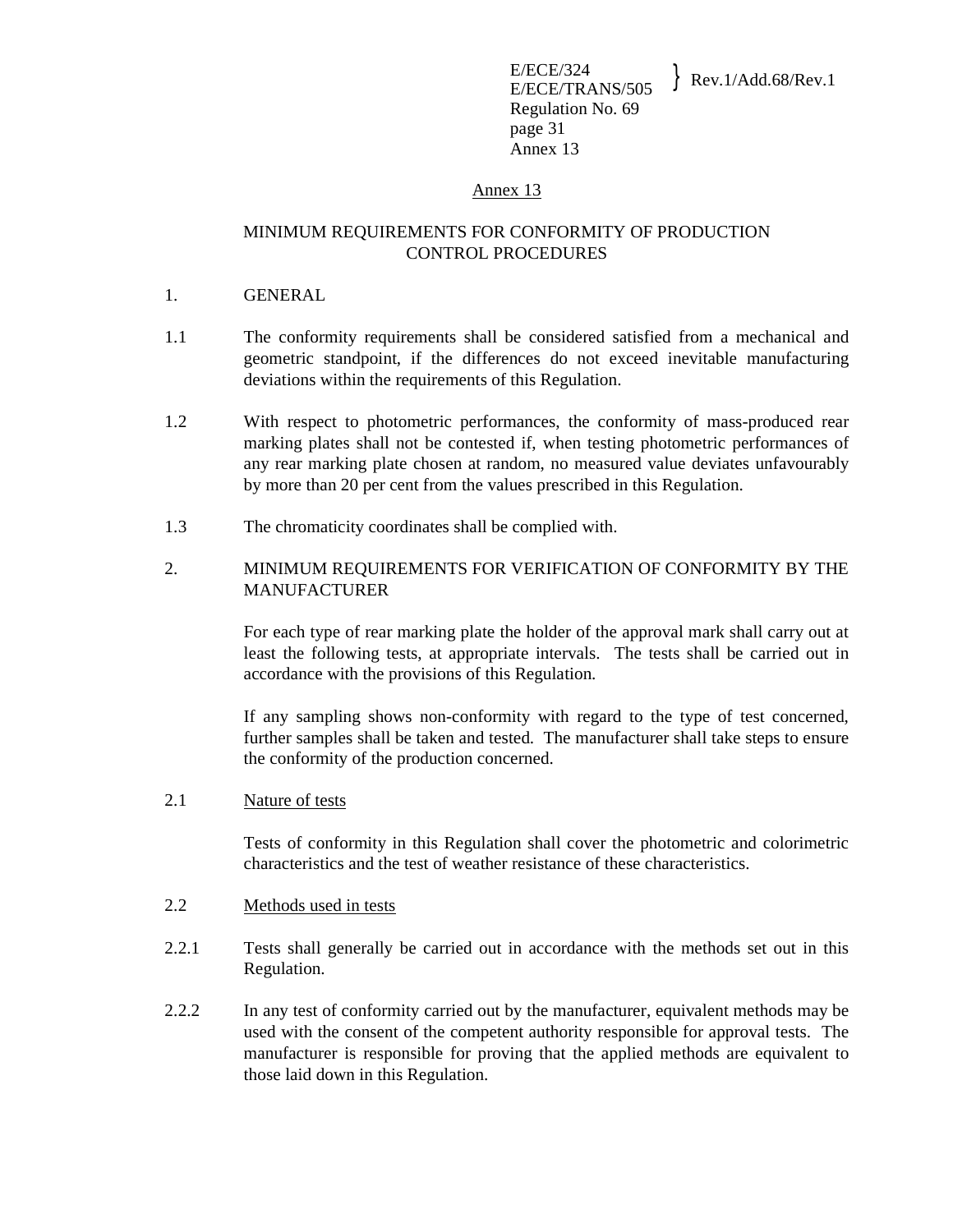- 2.2.3 The application of paragraphs 2.2.1 and 2.2.2 requires regular calibration of test apparatus and its correlation with measurements made by a competent authority.
- 2.2.4 In all cases the reference methods shall be those of this Regulation, particularly for the purpose of administrative verification and sampling.

## 2.3 Nature of sampling

 Samples of rear marking plates shall be selected at random from the production of a uniform batch. A uniform batch means a set of rear marking plates of the same type, defined according to the production methods of the manufacturer.

 The assessment shall in general cover series production from individual factories. However, a manufacturer may group together records concerning the same type from several factories, provided these operate under the same quality system and quality management.

#### 2.4 Measured and recorded photometric characteristics

 The sampled rear marking plate shall be subjected to photometric measurements for minimum values at the points and chromaticity coordinates provided for in the Regulation.

#### 2.5 Criteria governing acceptability

The manufacturer is responsible for carrying out a statistical study of the test results and for defining, in agreement with the Competent Authority, criteria governing the acceptability of his products in order to meet the specifications laid down for verification of conformity of products in paragraph 9.1 of this Regulation.

The criteria governing the acceptability shall be such that, with a confidence level of 95 per cent, the minimum probability of passing a spot check in accordance with Annex 14 (first sampling) would be 0.95.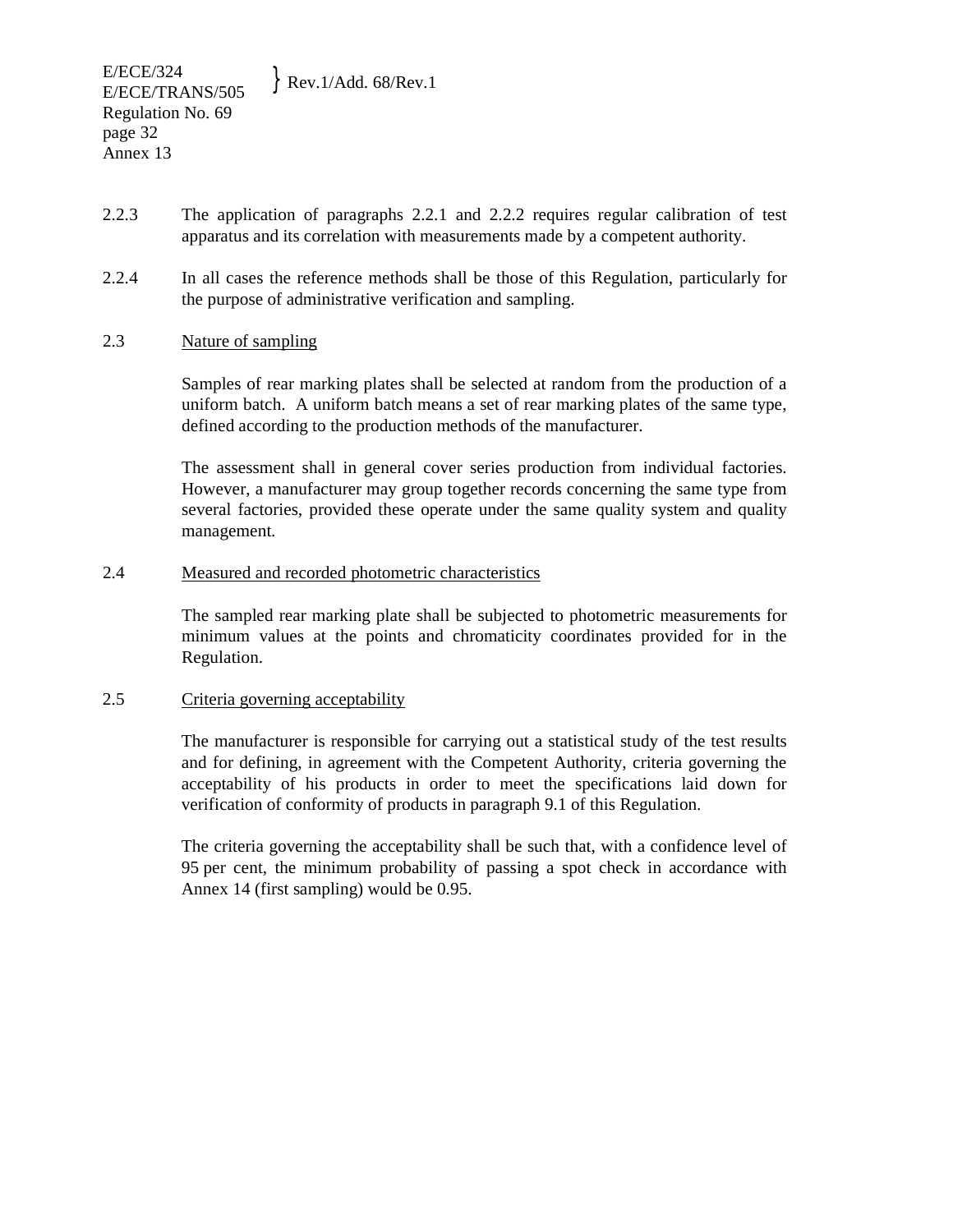# MINIMUM REQUIREMENTS FOR SAMPLING BY AN INSPECTOR

- 1. GENERAL
- 1.1. The conformity requirements shall be considered satisfied from a mechanical and a geometric standpoint, in accordance with the requirements of this Regulation, if any, if the differences do not exceed inevitable manufacturing deviations.
- 1.2. With respect to photometric performance, the conformity of mass-produced rear marking plates shall not be contested if, when testing photometric performances of any rear marking plate chosen at random:
- 1.2.1. no measured value deviates unfavourably by more than 20 per cent from the values prescribed in this Regulation.
- 1.2.2. Rear marking plates with apparent defects are disregarded.
- 1.3. The chromaticity coordinates shall be complied with.

# 2. FIRST SAMPLING

 In the first sampling four rear marking plates are selected at random. The first sample of two is marked A, the second sample of two is marked B.

- 2.1. The conformity is not contested
- 2.1.1. Following the sampling procedure shown in Figure 1 of this annex the conformity of mass-produced rear marking plates shall not be contested if the deviation of the measured values of the rear marking plates in the unfavourable directions are:

## 2.1.1.1. sample A

| A1: one rear marking plate<br>one rear marking plate not more than            | 0 per cent<br>20 per cent |
|-------------------------------------------------------------------------------|---------------------------|
| A2: both rear marking plates more than<br>but not more than<br>go to sample B | 0 per cent<br>20 per cent |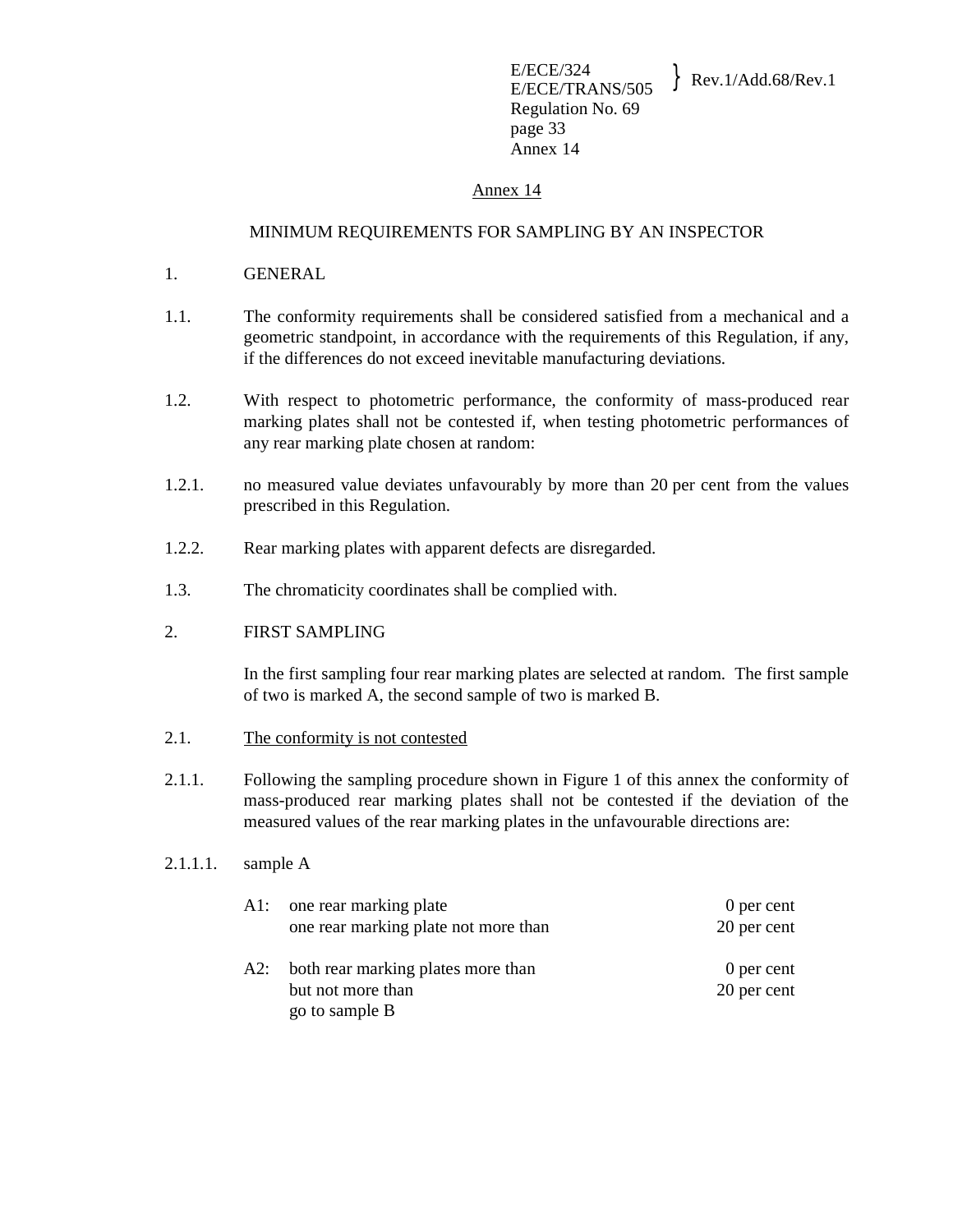- 2.1.1.2. sample B
	- B1: both rear marking plates 0 per cent

- 2.2. The conformity is contested
- 2.2.1. Following the sampling procedure shown in Figure 1 of this annex the conformity of mass-produced rear marking plates shall be contested and the manufacturer requested to make his production meet the requirements (alignment) if the deviations of the measured values of the rear marking plates are:

#### 2.2.1.1. sample A

| A3: one rear marking plate not more than | 20 per cent |
|------------------------------------------|-------------|
| one rear marking plate more than         | 20 per cent |
| but not more than                        | 30 per cent |

#### 2.2.1.2 sample B

| $B2:$ in the case of A2              |             |
|--------------------------------------|-------------|
| one rear marking plate more than     | 0 per cent  |
| but not more than                    | 20 per cent |
| one rear marking plate not more than | 20 per cent |
| B3: in the case of A2                |             |
|                                      |             |

| one rear marking plate           | 0 per cent  |
|----------------------------------|-------------|
| one rear marking plate more than | 20 per cent |
| but not more than                | 30 per cent |

# 2.3. Approval withdrawn

 Conformity shall be contested and paragraph 10 applied if, following the sampling procedure in Figure 1 of this annex, the deviations of the measured values of the rear marking plates are:

#### 2.3.1. sample A

| A4: one rear marking plate not more than<br>one rear marking plate more than | 20 per cent<br>30 per cent |
|------------------------------------------------------------------------------|----------------------------|
| A5: both rear marking plates more than                                       | 20 per cent                |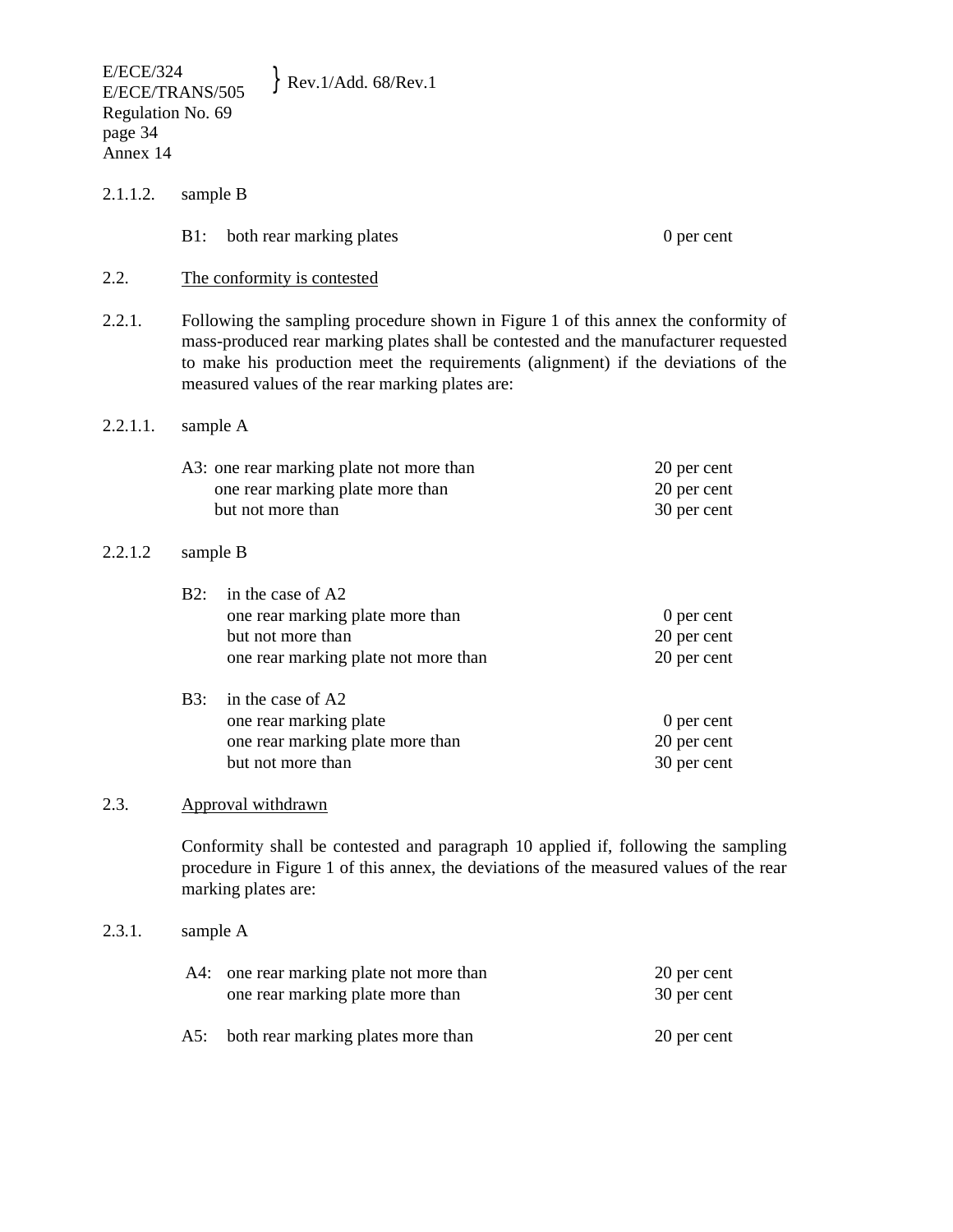#### 2.3.2. sample B

| B4: | in the case of A2<br>one rear marking plate more than<br>but not more than<br>one rear marking plate more than | 0 per cent<br>20 per cent<br>20 per cent |
|-----|----------------------------------------------------------------------------------------------------------------|------------------------------------------|
| B5: | in the case of A2<br>both rear marking plates more than                                                        | 20 per cent                              |
| B6: | in the case of A2<br>one rear marking plate<br>one rear marking plate more than                                | 0 per cent<br>30 per cent                |

## 3. REPEATED SAMPLING

 In the cases of A3, B2, B3 a repeated sampling, third sample C of two rear marking plates and fourth sample D of two rear marking plates, selected from stock manufactured after alignment, is necessary within two months time after the notification.

#### 3.1. The conformity is not contested

3.1.1. Following the sampling procedure shown in Figure 1 of this annex the conformity of mass-produced rear marking plates shall not be contested if the deviations of the measured values of the rear marking plates are:

## 3.1.1.1. sample C

| Cl:    | one rear marking plate<br>one rear marking plate not more than            | 0 per cent<br>20 per cent |
|--------|---------------------------------------------------------------------------|---------------------------|
| $C2$ : | both rear marking plates more than<br>but not more than<br>go to sample D | 0 per cent<br>20 per cent |

# 3.1.1.2. sample D

D1: in the case of C2 both rear marking plates 0 per cent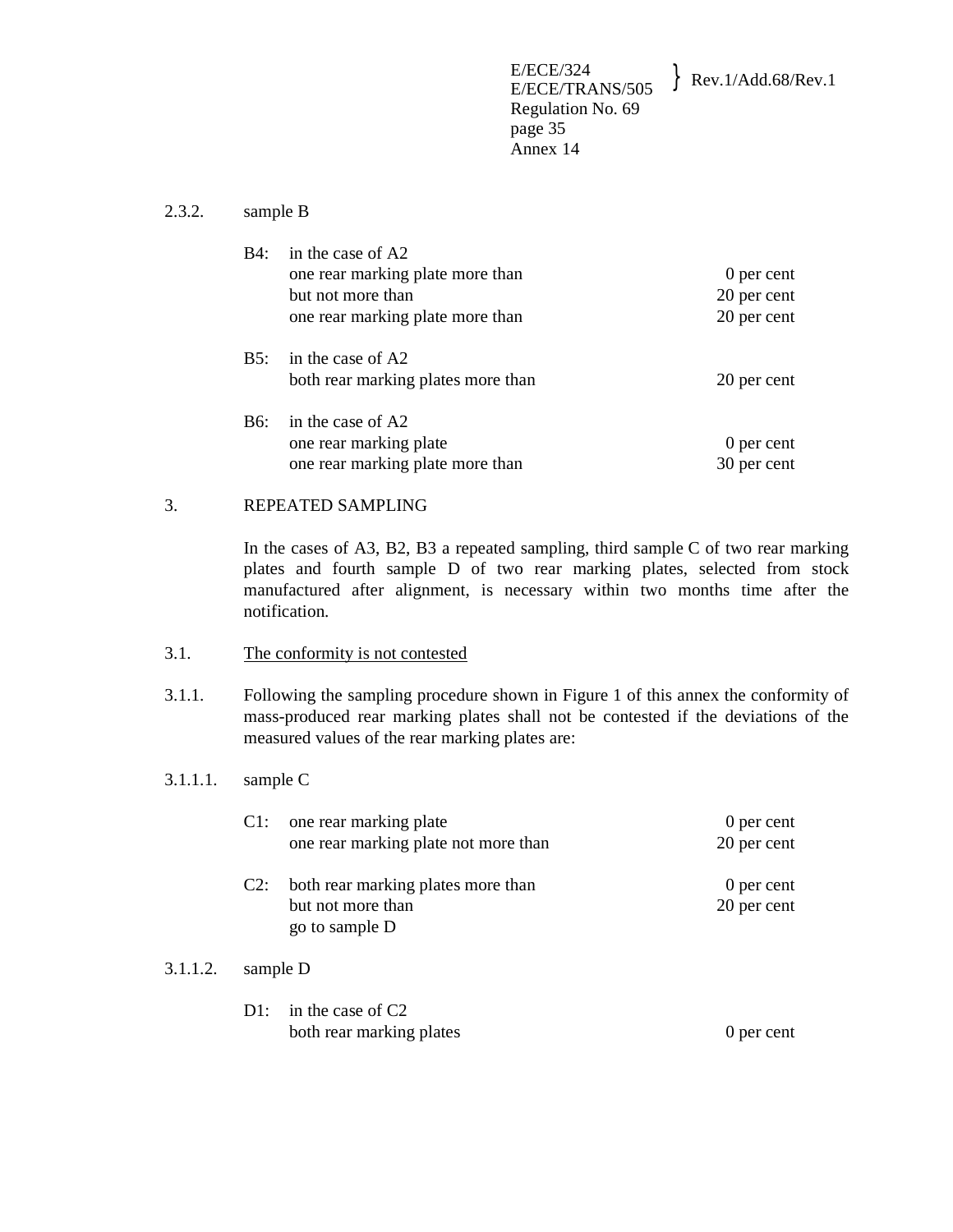#### 3.2. The conformity is contested

3.2.1. Following the sampling procedure shown in Figure 1 of this annex the conformity of mass-produced rear marking plates shall be contested and the manufacturer requested to make his production meet the requirements (alignment) if the deviations of the measured values of the rear marking plates are:

#### 3.2.1.1. sample D

| D2: in the case of $C2$              |             |
|--------------------------------------|-------------|
| one rear marking plate more than     | 0 per cent  |
| but not more than                    | 20 per cent |
| one rear marking plate not more than | 20 per cent |

#### 3.3. Approval withdrawn

 Conformity shall be contested and paragraph 10 applied if, following the sampling procedure in Figure 1 of this annex, the deviations of the measured values of the rear marking plates are:

#### 3.3.1. sample C

 $3.3.2.$ 

|        | C3: | one rear marking plate not more than<br>one rear marking plate more than | 20 per cent<br>20 per cent |
|--------|-----|--------------------------------------------------------------------------|----------------------------|
|        |     | C4: both rear marking plates more than                                   | 20 per cent                |
| 3.3.2. |     | sample D                                                                 |                            |

| D3: in the case of $C2$               |             |
|---------------------------------------|-------------|
| one rear marking plate 0 or more than | 0 per cent  |
| one rear marking plate more than      | 20 per cent |

## 4. RESISTANCE TESTS

 Specimens of one of the rear marking plates of sample A, after sampling procedure in Figure 1 of this annex, shall be tested according to the procedures described in Annexes 8 and 9 to this Regulation.

 The rear marking plate shall be considered acceptable if the tests were passed. However, if the tests on specimens of sample A did not pass the tests, the two rear marking plates of sample B shall be subjected to the same procedure and both shall pass the test.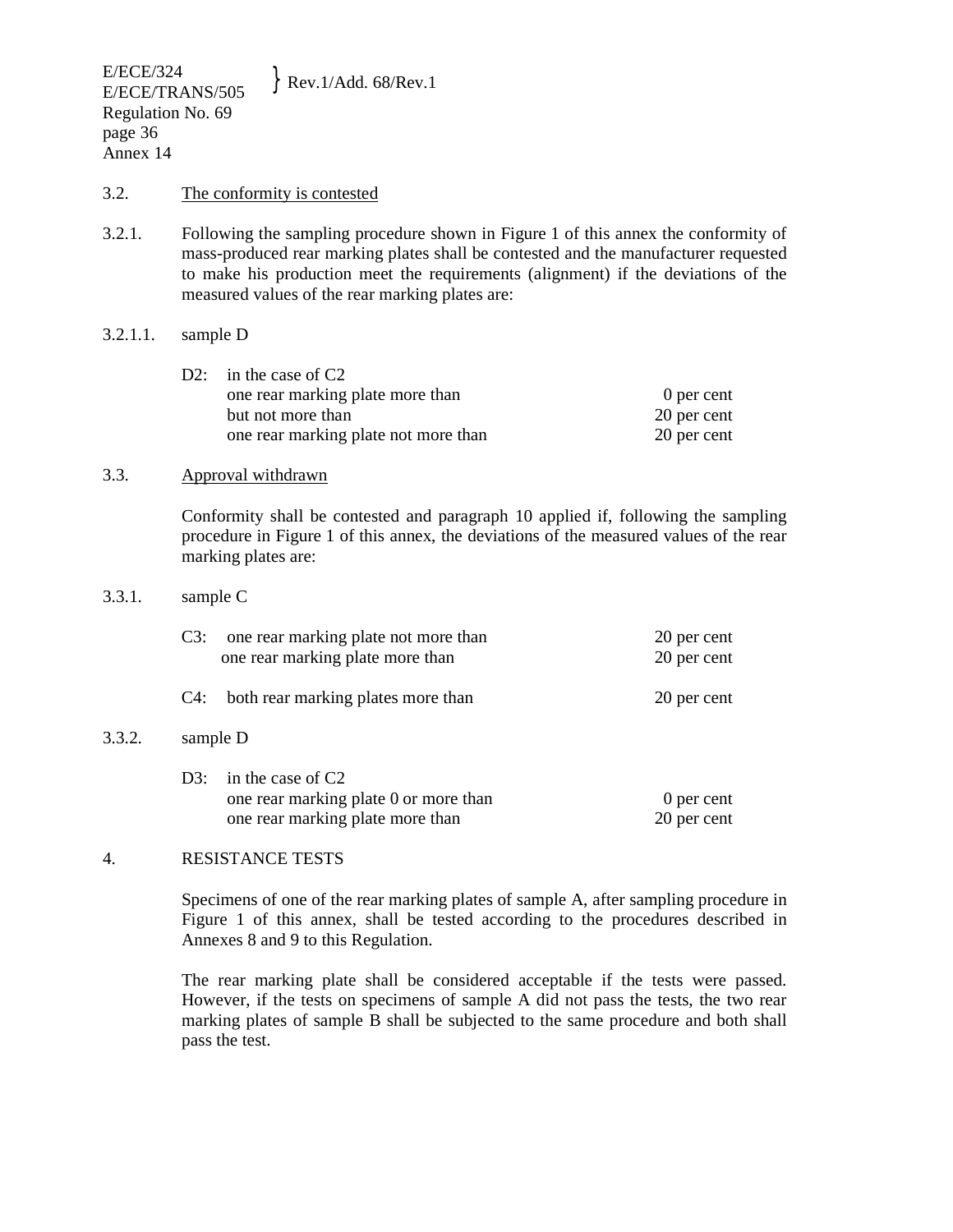Figure 1

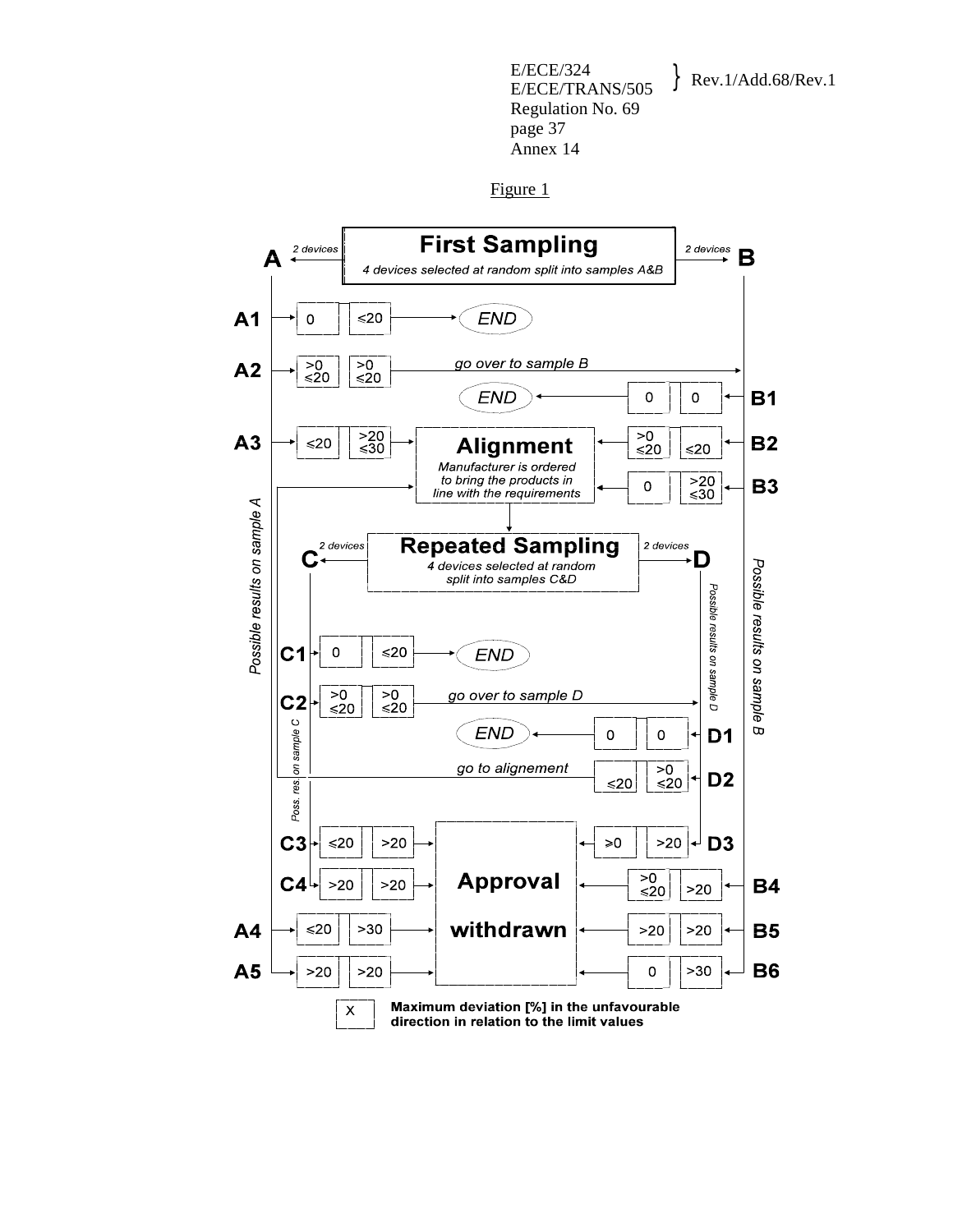## GUIDELINES FOR INSTALLATION OF REAR MARKING PLATES ON SLOW-MOVING VEHICLES (BY CONSTRUCTION) AND THEIR TRAILERS

1. It is recommended to the Governments to require on slow-moving vehicles which, by construction, cannot travel faster than 30 km/h, "Rear marking plates for slow-moving vehicles and their trailers" conforming to this Regulation and the specific requirements relating to its scope in accordance with the guidelines given in this annex.

#### 2. Scope

The main purpose of these guidelines is to establish requirements for installation, arrangement, position and geometric visibility of rear marking plates on slow-moving vehicles and their trailers which, by construction, cannot travel faster than 30 km/h. It increases the visibility and permits an easy identification of these vehicles.

3. Number

At least one.

4. Arrangement

The rear marking plate(s) shall be type approved and meet the requirements of this Regulation.

The apex of a rear marking plate shall be directed upwards.

Every part of a rear marking plate shall lie within  $5^{\circ}$  of a transverse vertical plane at right angles to the longitudinal axis of the vehicle and shall face to the rear.

- 5. Position
	- In width: If there is only one rear marking plate, it must be on the opposite side of the median longitudinal plane of the vehicle to the direction of traffic prescribed in the country of registration.
	- In height: Above the ground, not less than 250 mm (lower edge), not more than 1,500 mm (upper edge).
	- In length: At the rear of the vehicle.